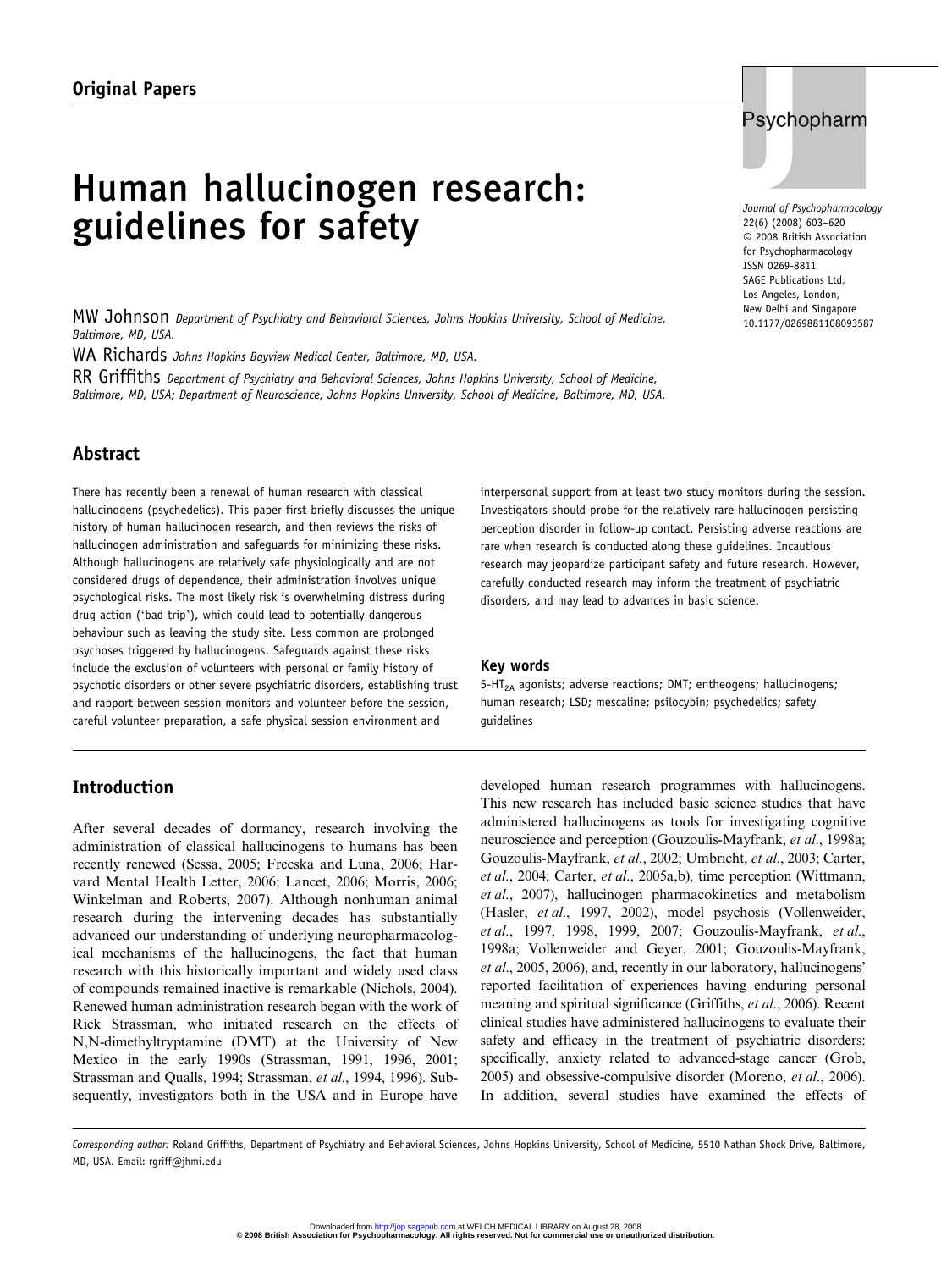ayahuasca (also known as hoasca or yagé; an admixture containing DMT) in human volunteers outside of the USA (Grob, et al., 1996; Riba, et al., 2001). Because the United States Supreme Court has recently ruled in favour of the União do Vegetal (UDV; a syncretic Brazilian church that uses ayahuasca in the context of religious ceremonies) in their claim that the UDV's use of ayahuasca is protected under the Religious Freedom Restoration Act (Gonzales v. O Centro Espirita Beneficiente União do Vegetal, 2006), ayahuasca use within this church setting may receive increased scientific investigation within the USA.

We use the word 'hallucinogen' herein to refer to the classical hallucinogens, sometimes called 'psychedelics', 'psychotomimetics' or 'entheogens' (Grinspoon and Bakalar, 1979; Ruck, et al., 1979; Ott, 1996; Metzner, 2004). Admittedly, the term 'hallucinogen' is not ideal for these substances, because perceptual changes are only one domain of their effects, and the typical perceptual changes engendered by hallucinogens at typical doses rarely include frank hallucinations (Grinspoon and Bakalar, 1979; Nichols, 2004; O'Brien, 2006). However, we use this term because it is the most widely used in the scientific literature. Although the term 'psychedelic' is widely used, it has the disadvantage of carrying considerable cultural connotation (i.e. its use as a descriptor of a style of music or art associated with Western counter-culture of the 1960s). The terms 'psychotomimetic' (emphasizing model psychosis) and 'entheogen' (emphasizing mystical-type experiences, i.e. phenomenologically indistinguishable from classically described mystical experiences) highlight only a single aspect (which may not occur reliably) of the much broader range of hallucinogen effects.

Hallucinogens can be divided structurally into two classes of alkaloids: the tryptamines, including psilocybin (prodrug constituent of *Psilocybe* and several other mushroom genera), the semi-synthetic d-lysergic acid diethylamide (LSD), and DMT; and the phenethylamines, including mescaline (principle active constituent of peyote) and certain synthetic compounds (Grinspoon and Bakalar, 1979; Shulgin and Shulgin, 1991, 1997; Metzner, 2004, Nichols, 2004). The effects of these substances are primarily mediated by agonist action at  $5-HT_{2A}$ receptors (Glennon, et al., 1984; Nichols, 2004; González-Maeso, *et al.*, 2007) and produce a generally similar profile of subjective effects (Hidalgo, 1960; Hollister and Hartman, 1962; Wolbach, et al., 1962a,b; Shulgin and Shulgin, 1991, 1997). Other classes of substances have sometimes been identified as 'hallucinogens', including 3,4-methylenedioxymethamphetamine or MDMA [perhaps more appropriately labelled an entactogen (Nichols, et al., 1986) or empathogen (Metzner, 1985)]; dissociative anaesthetics such as ketamine, phencyclidine and dextromethorphan; and anticholinergic agents such as scopolamine and atropine (Nichols, 2004). However, this paper uses the term 'hallucinogen' to refer specifically to classical hallucinogens.

The purpose of this paper is to provide guidance in the safe administration of high doses of hallucinogens (e.g. ≥25 mg psilocybin or 200 μg LSD). Some aspects of these recommendations may also apply to studies employing lower doses, although, as with other drug classes, the likelihood of potential adverse effects will be related to dose. Similarly, some aspects of these recommendations may also apply to studies administering the other drug classes mentioned in the preceding paragraph: entactogens, dissociative anaesthetics and anticholinergic agents. However, the clinical effects and mechanisms of action of these agents are sufficiently different from the classical hallucinogens that safety recommendations concerning their administration are beyond the scope of this manuscript.

First, so that the historical context in which current human hallucinogen studies are conducted will be clear, we will briefly discuss the history of sacramental hallucinogen use by indigenous cultures, and the history of human hallucinogen research before it became dormant in the 1970s. The decades-long virtual dormancy of human hallucinogen research stands as a unique case in the history of modern clinical pharmacology. It is important for researchers going forward to understand the role that safety factors, as well as sociological and political factors, played in the history and cessation of human hallucinogen research. Moreover, because of the historical legacy of sensationalism surrounding hallucinogens, researchers should appreciate the precarious position of current human hallucinogen research, and recognize that very high safety standards will help to ensure that human research continues into the decades to come. Next, we will provide a detailed description of the unique risks of hallucinogen administration. We will then present the proposed guidelines for conducting high-dose hallucinogen research in each of several domains, including volunteer selection, study personnel, physical environment, preparation of volunteers, conduct of sessions, and postsession procedures.

## Relevant history

#### Hallucinogen use by indigenous cultures

Hallucinogens have been used by indigenous cultures for millennia (Schultes, 1969; Lowy, 1971; Schultes, et al., 2001). These cultures have restricted hallucinogen use to sacramental and healing contexts, with these two often being inseparably intertwined. Remarkably, apparently without exception, such cultures view hallucinogenic plants and fungi as being of divine origin (Schultes, et al., 2001). Given this orientation, it is not surprising that their ingestion is often tightly restricted, with use controlled by ceremonial guidelines, including taboos against improper use (Schultes, et al., 2001; Weil, 2004). Indigenous cultures restrict use of hallucinogens to highly ritualized, sacred ceremonies such as those designed to serve as rites of passage, or to set the occasion for divination and spiritual or physical healing. Even in cases in which certain use extends beyond the shaman and may be more recreational in nature (e.g. use of the DMT-containing *epená* by the Waiká cultures of Brazil and Venezuela), the hallucinogen is prepared and taken in a highly ritualized context (Grinspoon and Bakalar, 1979; Schultes, et al. 2001; Weil, 2004). Modern, urban syncretic religions, such as the UDV, which have developed in South America and have been influenced by indigenous use of ayahuasca, also incorporate a high degree of structure and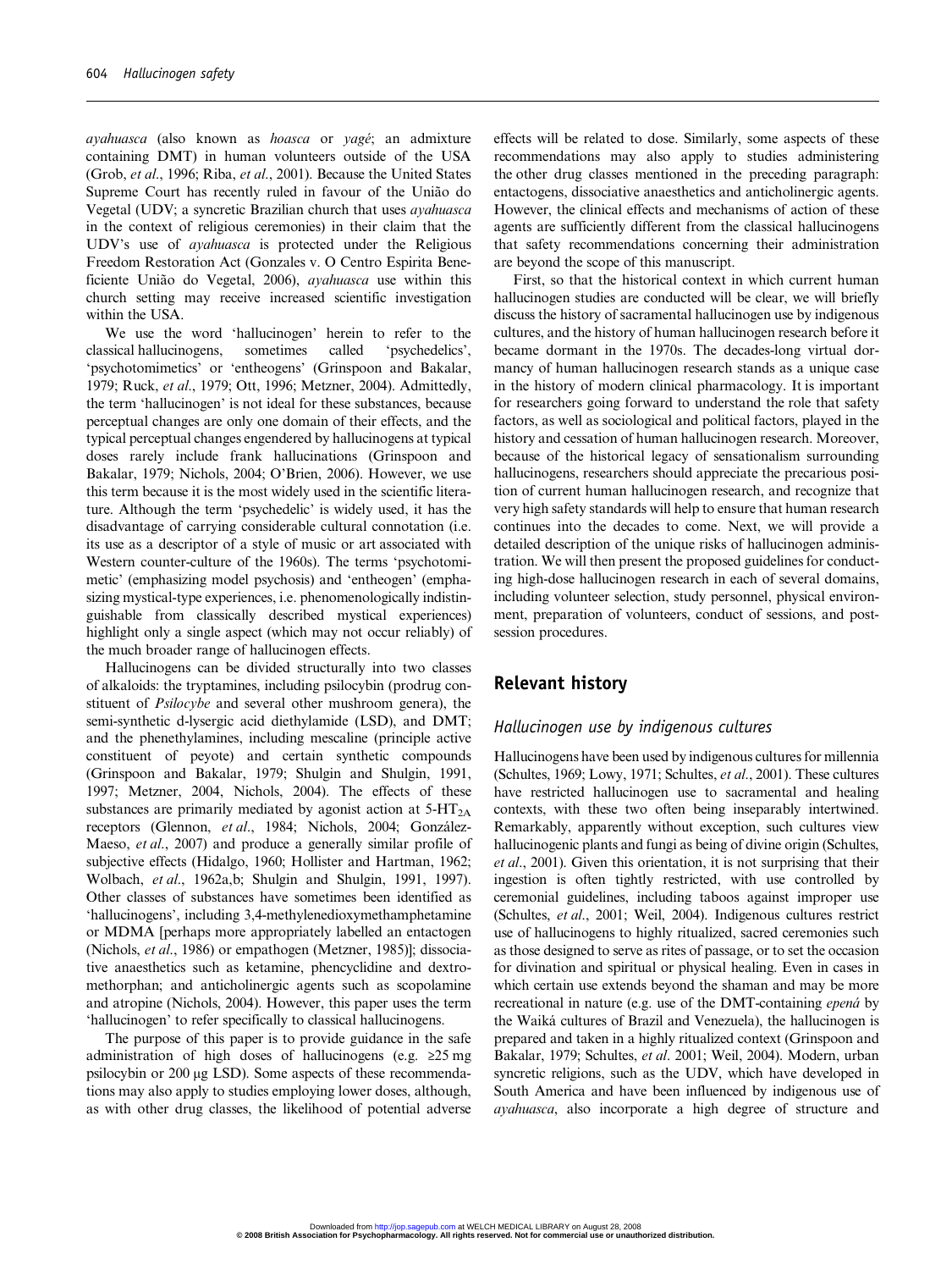guidance into their *ayahuasca* use, which may minimize adverse reactions (Gonzales v. O Centro Espirita Beneficiente União do Vegetal, 2006).

However, indigenous cultures should not be regarded as absolute role models in the clinical use of hallucinogens for at least two reasons. First, some of these cultures also engaged in practices considered unethical in our culture. For example, the Aztecs, who used psilocybin mushrooms and morning glory seeds (containing LSD-related agents), practiced human sacrifice, and even incorporated hallucinogen use into sacrificial rituals (Ott, 1996). As another example, the Jivaro in Ecuador who use ayahuasca practice sacramental headhunting, and ayahuasca may be used by the shaman in that society for malevolent intent (i.e. bewitching) as well as for healing (Harner, 1962, 1968; Grof, 1977). Second, risk/benefit tradeoffs that may be acceptable in various religious contexts may fall short of what is expected in the domain of contemporary scientific research with human participants.

Nonetheless, some important themes have emerged in the use of hallucinogens by indigenous cultures that may have bearing on the appropriate use of hallucinogens in clinical research. Indeed, some of the safeguards developed for clinical hallucinogen research and expressed in the guidelines presented herein are similar to important aspects of hallucinogen use by indigenous cultures. These common themes are structured use (expressed as ritual in indigenous use), restrictions on use including the need for guidance and appreciation of hallucinogens' powerful psychological effects (expressed as reverence in indigenous use). We believe that these commonalities are more than coincidence. The unique pharmacology of classical hallucinogens may have shaped convergent practices across independent cultures. Likewise, the guidelines expressed herein for human clinical research with hallucinogens may also be viewed as having been developed in reaction to these same aspects of hallucinogen pharmacology. As an example, some of the unique effects and safety concerns for hallucinogens may be related to their ability to set the occasion for deeply meaningful, even spiritual experiences (Richards, 2003, 2005). Novak (1997) hypothesized that Western intellectuals in the mid 1950s such as Aldous Huxley and Gerald Heard merely redefined the subjective effects resulting from hallucinogen administration as a spiritual experience, thereby popularizing such an association in western culture. However, the observation that indigenous cultures that ingest classical hallucinogens almost invariably do so under sacramental contexts (Schultes, et al., 2001), along with the findings from double-blind clinical studies demonstrating that under supportive conditions, hallucinogens occasion mystical-type experiences with high frequency (Pahnke, 1963; Griffiths, et al., 2006) suggests that the association of hallucinogens with spiritual experience relates to the pharmacology of these agents rather than being based entirely on cultural suggestion.

## Early clinical research

In the 1950s and 1960s, thousands of research participants were administered hallucinogens in the context of basic clinical research or therapeutic clinical research, resulting in hundreds of publications (Grinspoon and Bakalar, 1979; Grob, et al., 1998; Strassman, 2001; Nichols, 2004). During this time, the United States Army investigated classical hallucinogens as incapacitating agents in soldiers, and the United States Central Intelligence Agency conducted clandestine research investigating classical hallucinogens as interrogation agents in which civilians were administered hallucinogens without knowledge or consent. Eventually, both groups ceased to focus on classical hallucinogens in favour of non-classical 'hallucinogens' such as the synthetic anticholinergic compound quinuclidinyl benzilate (BZ), which showed greater promise as a warfare agent than LSD because its effects were marked by greater immobility, delirium, amnesia and duration (Lee and Shlain, 1992). Very early academic research on classical hallucinogens was designed without considering the powerful influences of set (psychological state) and setting (environment) (Malitz, et al., 1960; Rinkel, et al., 1960; Hollister, 1961; Rümmele and Gnirss, 1961; Leuner, 1962). Subsequent research, which included more preparation and interpersonal support during the period of drug action, found fewer adverse psychological reactions, such as panic reactions and paranoid episodes, and increased reports of positively valued experiences (Chwelos, et al., 1959; Leary, 1964; Leary, et al., 1963, 1964; Metzner, et al., 1965; Pahnke, 1969).

One major area of early research focused on the comparison of hallucinogen effects with the symptoms of psychosis (e.g. Stockings, 1940; Hoch, et al., 1953; Hoffer and Callbeck, 1960; Leuner, 1962; Kuramochi and Takahashi, 1964). Although the study of hallucinogens as models for the psychosis observed in schizophrenia eventually fell out of favour in psychiatry (Grinspoon and Bakalar, 1979; Snyder, 1988; Strassman, 2001), a renewed interest in this area is emerging, in part due to modern brain imaging techniques and neuropharmacological findings that have supported hallucinogens as a model of at least certain aspects of acute psychosis (Vollenweider, et al., 1997; Gouzoulis-Mayfrank, et al., 1998a; Vollenweider and Geyer, 2001; Gouzoulis-Mayfrank, et al., 2005, 2006).

Other areas of early human research included investigations of therapeutic applications of hallucinogens in treatment of psychological suffering associated with cancer and in the treatment of substance dependence. Anecdotal observations and non-blind studies in cancer patients suffering from anxiety and depression suggested that LSD administration resulted in an ability to openly discuss existential fears and be at peace with approaching death, and that this reorientation often outlasted the acute drug effects (Kast and Collins, 1964; Cohen, 1965; Kast, 1967). Follow-up investigations involved the administration of a high dose of a hallucinogen to carefully prepared patients under highly supportive interpersonal conditions, with the patient wearing eyeshades and listening to classical music through headphones during the course of pharmacological action, a model known as 'psychedelic peak therapy' or 'psychedelic therapy' (Kurland, et al., 1969; Pahnke, et al., 1969; Richards, et al, 1972; Grof, et al., 1973;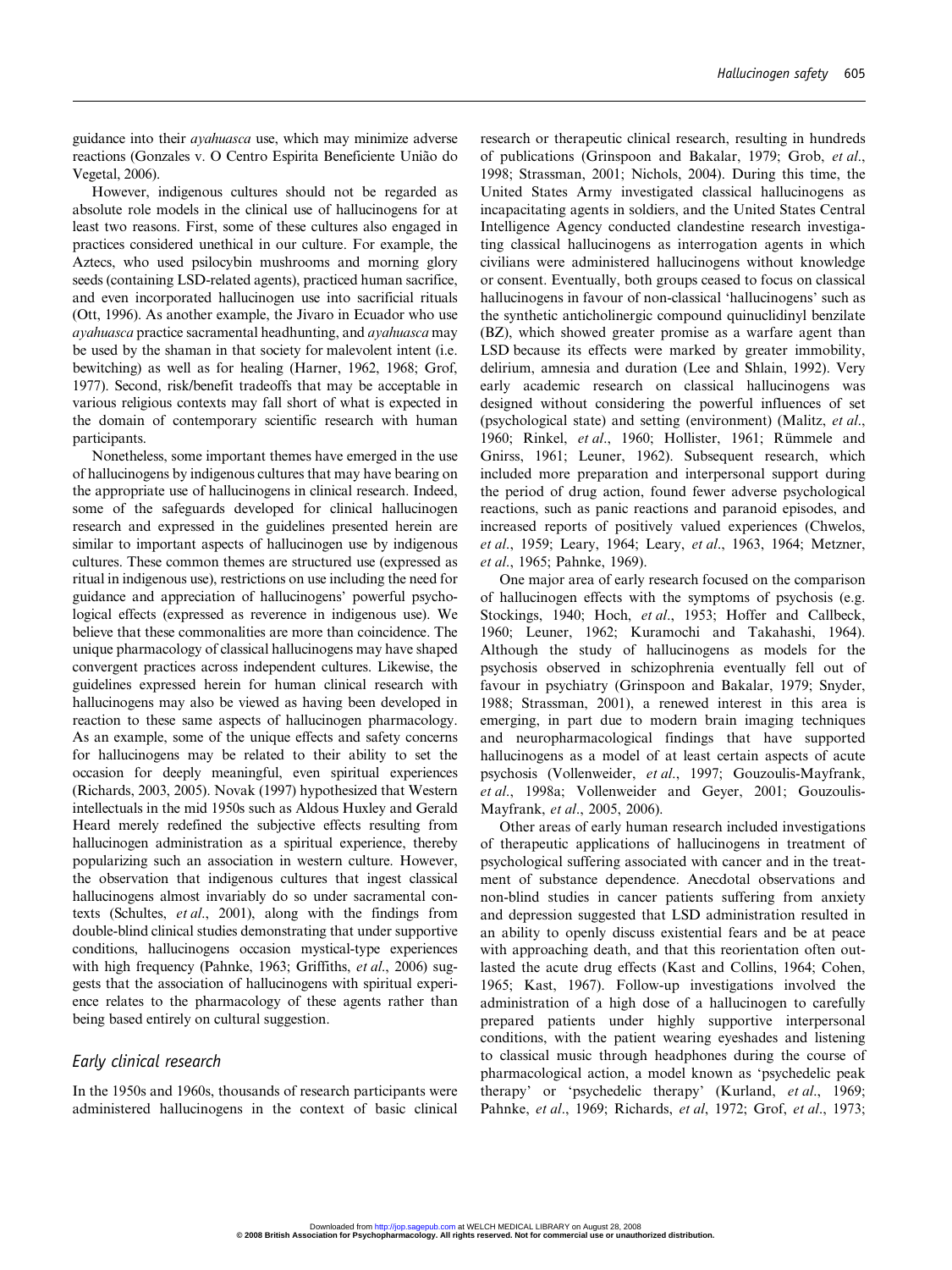Kurland, et al., 1973; Grof and Halifax, 1977; Richards, et al., 1977, 1979; Grof, 1980; Richards, 1980; Kurland, 1985). Unfortunately, these early studies did not include the stringent control conditions or groups that now have become standard in modern clinical psychopharmacology research. The results suggest, however, that these compounds may have improved psychological well-being in the face of anxiety and depression secondary to cancer.

Another focus of study was hallucinogen-facilitated therapy in the treatment of alcoholism and other forms of substance dependence (e.g. Smart, et al., 1966; Hollister, et al., 1969; Ludwig, et al., 1969; Kurland, et al., 1971; Savage and McCabe, 1973). While some studies prepared patients and utilized supportive conditions (e.g. Kurland, et al., 1971; Savage and McCabe, 1973), others drastically departed from the 'psychedelic therapy' model (and from the guidelines herein), and involved the administration of high doses to unprepared, restrained patients (e.g. Smart, et al., 1966). Results across studies were ultimately inconclusive due to such variations in methods and a lack of modern controls and experimental rigour (Abuzzahab and Anderson, 1971; McGlothlin and Arnold, 1971; Halpern, 1996; Mangini, 1998). Similarly, some therapists reported that hallucinogens administered under supportive contexts could accelerate psychotherapy for a variety of psychological disorders (e.g. Abramson, 1960, 1963; Crochet, et al., 1963; Mogar and Aldrich, 1969; Rhead, 1977). However, these reports were largely based on anecdotal clinical accounts rather than controlled studies.

Escalation in recreational hallucinogen use, primarily LSD, in the 1960s, led to considerable sensationalism concerning these drugs in media coverage. Adding to the controversy was the publicized departure and termination of Timothy Leary and Richard Alpert from Harvard University in 1963 following charges of unorthodox methods in hallucinogen research (Grinspoon and Bakalar, 1979; Lee and Shlain, 1992; Novak, 1997; Strassman, 2001). Leary's subsequent irresponsible advocacy of hallucinogen use by youth further undermined an objective scientific approach to studying these compounds. The growing controversy and sensationalism resulted in increasing restrictions on access to hallucinogens throughout the 1960s (ultimately resulting in the placement of the most popular hallucinogens into Schedule I of the 1970 Controlled Substances Act in the United States), creating substantially greater regulatory barriers for researchers to conduct human trials. The negative publicity also resulted in withdrawal of federal research funds, which had previously supported much of the human research, and in the professional marginalization of clinical investigators interested in pursuing research with hallucinogens. Human research with hallucinogens in the USA became virtually dormant when the last trials were published in the early 1970s. Commenting on the unusual evolution of psychiatric research with hallucinogens, Strassman (2001) mused, "They began as 'wonder drugs,' turned into 'horror drugs,' then became nothing" (p. 28).

## Unique risks of human hallucinogen research

Hallucinogen administration in humans results in a unique profile of effects and potential adverse reactions that need to be appropriately addressed to maximize safety. Different risks are associated with different drug classes, and human research with each class requires procedures to be in place to address those particular risks. For example, because high doses of certain opioids and sedative/hypnotics can cause respiratory depression (Gutstein and Akil, 2006; Charney, et al., 2006), when conducting research with high doses of these drugs, respiration rate and/or blood oxygen are monitored, and mechanical breathing assistance and appropriate rescue medications are readily available. As another example, administration of high doses of psychomotor stimulants, such as cocaine, can cause cardiac stress (O'Brien, 2006). Therefore, electrocardiogram (ECG) readings taken at screening are scrutinized carefully, pulse and blood pressure are monitored during sessions, and rescue medication for acute hypertension is immediately available. Similarly, human hallucinogen administration entails its own unique risk profile. Unlike opioids, sedative/hypnotics or psychomotor stimulants, the primary safety concerns with hallucinogens are largely psychological rather than physiological in nature.

## Physiological toxicity

Hallucinogens generally possess relatively low physiological toxicity, and have not been shown to result in organ damage or neuropsychological deficits (Strassman, 1984; Gable, 1993, 2004; Halpern and Pope, 1999; Hasler, et al., 2004; Nichols, 2004; Halpern, et al., 2005). Nonhuman animal studies have shown MDMA (structurally similar to some classical hallucinogens, but with a substantially different pharmacological mechanism of action) to have neurotoxic effects at high doses, although MDMA has been judged to be safe for human administration in the context of several therapeutic and basic human research studies. In contrast, there is no evidence of such potential neurotoxic effects with the prototypical classical hallucinogens (i.e. LSD, mescaline and psilocybin). Some physiological symptoms may occur during hallucinogen action, such as dizziness, weakness, tremors, nausea, drowsiness, paraesthesia, blurred vision, dilated pupils and increased tendon reflexes (Isbell, 1959; Hollister, 1961; Nichols, 2004). In addition, hallucinogens can moderately increase pulse and both systolic and diastolic blood pressure (Isbell, 1959; Wolbach, *et al.*, 1962b; Strassman and Oualls, 1994; Gouzoulis-Mayfrank, et al., 1999; Passie, et al., 2000; Griffiths, et al., 2006). However, these somatic effects vary and are relatively unimpressive even at doses yielding powerful psychological effects (perceptual, cognitive and affective) (Metzner, et al., 1965; Passie, et al., 2000; Metzner, 2004).

Although a full discussion of special physiological toxicity concerns for medical patient populations is beyond the scope of this manuscript, a few observations are worthy of note. The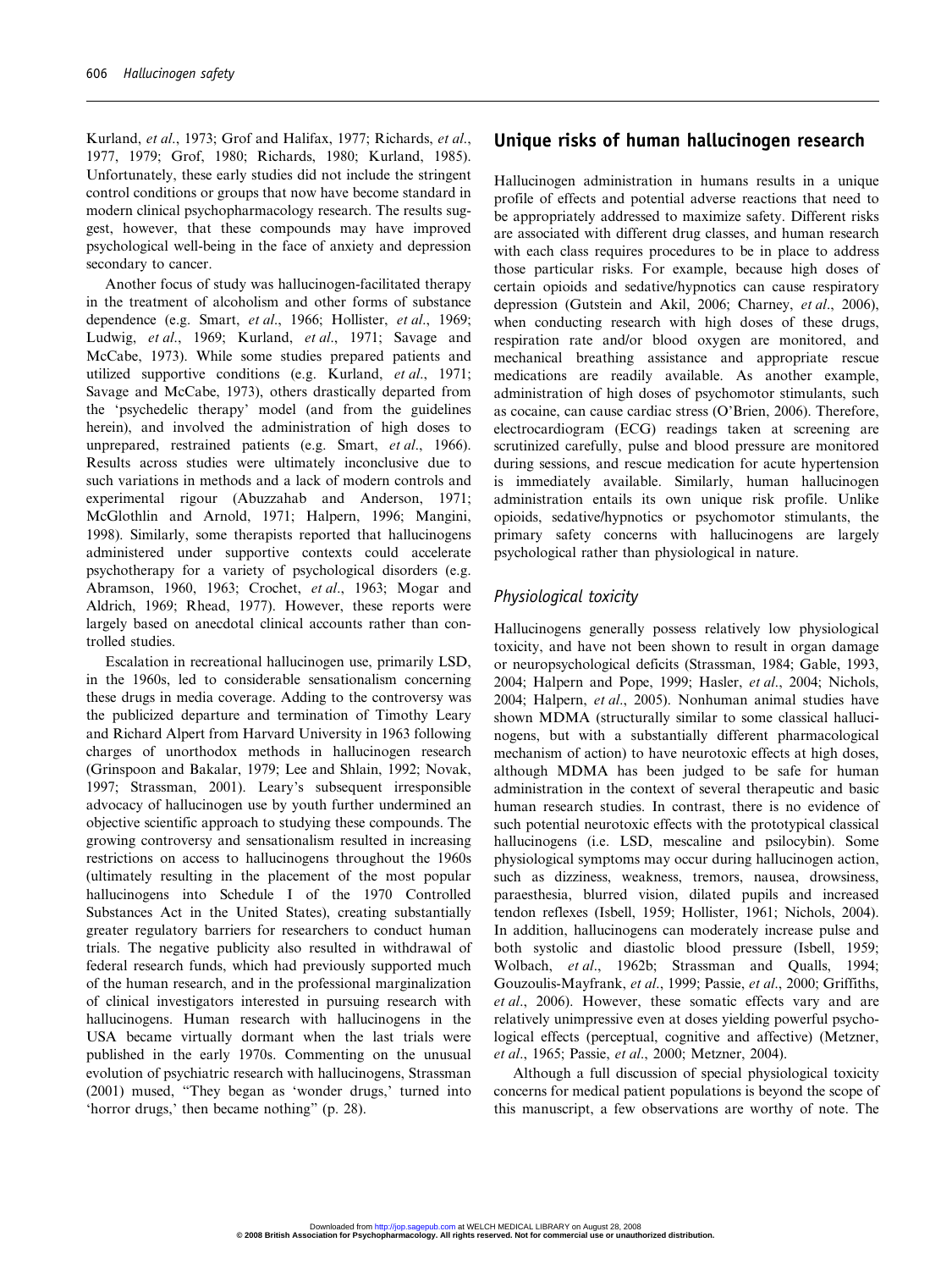early literature examining hallucinogens in the treatment of anxiety and depression secondary to cancer indicated that the classical hallucinogens LSD and N,N-dipropyltryptamine (DPT) were physiologically well-tolerated. The physical adverse effects of these agents observed in cancer patients were manageable and similar to effects observed in physically healthy individuals. These researchers noted that any other symptoms experienced during sessions with cancer patients were symptoms already associated with their existing illness (Richards, et al., 1972; Kurland, et al., 1973; Kurland, 1985). Early clinical research also safely administered LSD to chronic alcoholics and cancer patients with 'considerable liver damage', suggesting hepatic concerns are 'negligible unless the dysfunction is of a critical degree' (Grof, 1980, p. 164).

Participants and review committees may be concerned that LSD or other hallucinogens are associated with chromosomal damage. These concerns stem from an anti-LSD media campaign by the USA government in the late 1960s that was based on and followed soon after initial reports (Cohen, et al., 1967a,b; Irwin and Egozcue, 1967), suggesting that LSD caused chromosomal damage in human leucocytes (Ott, 1996; Weil, 2004). This campaign included pictures of deformed children (Grinspoon and Bakalar, 1979) at a time when the thalidomide tragedies of a decade earlier were relatively fresh in the public's memory (Ott, 1996). However, many follow-up investigations soon squarely refuted the hypothesis that LSD use in humans was a significant risk for chromosomal damage or carcinogenic, mutagenic or teratogenic effects (e.g. Bender and Siva Sankar, 1968; Tjio, et al., 1969; Dishotsky, et al., 1971; Long, 1972).

#### Abuse and dependence

Like many classes of psychoactive drugs, hallucinogens are sometimes used in a manner that jeopardizes the safety or well-being of the individual or others (e.g. driving while impaired; a pattern of use that interferes with work, school or relationships). Under such circumstances, hallucinogens are said to be 'abused'. However, hallucinogens are not typically considered drugs of dependence in that they do not engender compulsive drug seeking (National Institute on Drug Abuse, 2001, 2006; O'Brien, 2006), consistent with the observation that they are not reliably self-administered in nonhuman animals (Poling and Bryceland, 1979; Griffiths, et al., 1980; Fantegrossi, et al., 2004). Furthermore, they are not associated with a known withdrawal syndrome (O'Brien, 2006). Therefore, there is little risk that exposing human volunteers to hallucinogens will leave participants physically or psychologically dependent on these compounds. This low dependence potential allows for the possibility of administering these compounds to hallucinogen-naïve volunteers when blinding issues are critical (e.g. Griffiths, et al., 2006). However, in certain situations it may be advantageous to study hallucinogenexperienced participants (e.g. brain imaging studies requiring the participant to remain immobile).

### Acute psychological distress and dangerous behaviour during hallucinogen action

Although hallucinogens have relatively low physiological toxicity and are not associated with compulsive drug seeking, there is still concern that they may pose other psychological risks. The most likely risk associated with hallucinogen administration is commonly known as a 'bad trip' and is characterized by anxiety, fear/panic, dysphoria, and/or paranoia. Distressing effects may be experienced in a variety of modalities: sensory (e.g. frightening illusions), somatic (e.g. disturbing hyperawareness of physiological processes), personal psychological (e.g. troubling thoughts or feelings concerning one's life) and metaphysical (e.g. troubling thoughts or feelings about ultimate evil forces) (McCabe, 1977; Grinspoon and Bakalar, 1979; Strassman, 1984). Because emotional experience is often intensified when under the influence of a hallucinogen, in unprepared individuals or uncontrolled situations any of these effects may potentially escalate to dangerous behaviour. For example, fear and paranoid delusions may lead to erratic and potentially dangerous behaviours, including aggression against self or others (Strassman, 1984). Although very rare, in hazardous and unsupervised conditions, individuals under the influence of hallucinogens have ended their lives by such acts as jumping from buildings (Keeler and Reifler, 1967; Reynolds and Jindrich, 1985; Reitman and Vasilakis, 2004; O'Brien, 2006). We recognize that even under unsupervised and unprepared conditions, reactions to hallucinogens involving violence and self-destructive behaviour are rare, and our intention is not to create an unrealistic account of the dangers of hallucinogens. Nonetheless, even infrequent reports of such dangers require that investigators take seriously such risks and take steps to avoid their occurrence.

## Prolonged psychosis

Another potential risk of hallucinogen administration is provoking the onset of prolonged psychosis, lasting days or even months (Strassman, 1984). Although determining causation is difficult, it appears that individuals who experience such reactions have premorbid mental illness before taking hallucinogens. However, it is unknown whether the precipitation of psychosis in such susceptible individuals represents a psychotic reaction that would have never occurred in the absence of hallucinogen use, or whether it represents an earlier onset of a psychotic break that would have inevitably occurred (Grinspoon and Bakalar, 1979; Strassman, 1984). Unlike acute psychological distress, these cases will be extremely rare in well-selected and well-prepared participants. In a survey of investigators who had administered LSD or mescaline, Cohen (1960) reported that only a single case of a psychotic reaction lasting more than 48 h occurred in 1200 experimental (nonpatient) research participants (a rate of 0.8 per 1000). Notably, the individual was an identical twin of a schizophrenic patient and thus would have been excluded under the proposed guidelines. Prolonged reactions over 48 h were slightly more frequent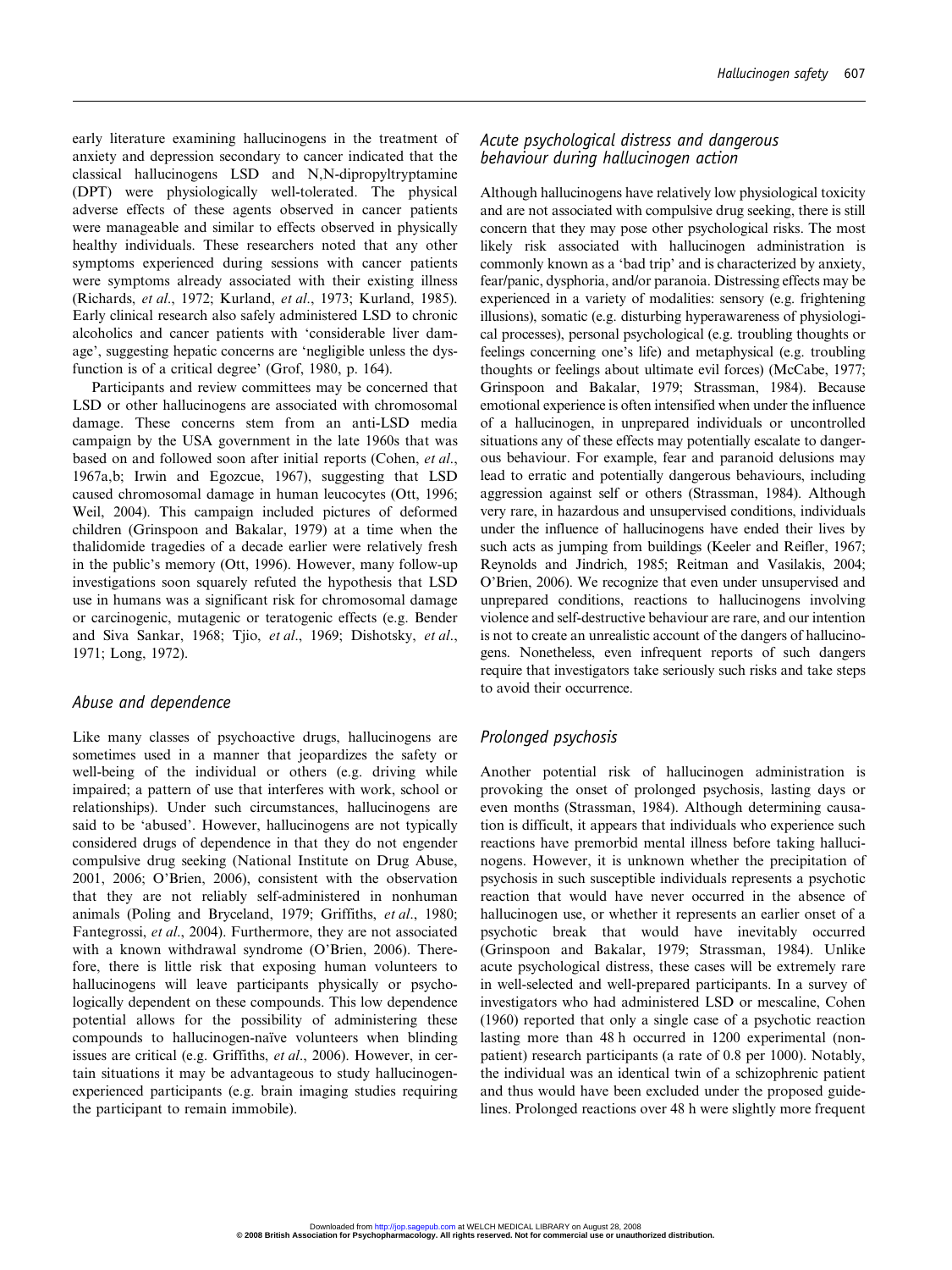in patients undergoing psychotherapy than in experimental non-patient participants, but still relatively rare, occurring at a rate of 1.8 prolonged reactions per 1000 patients. Cohen (1960) also reported that suicide attempts and completed suicides occurred at a rate of 1.2 and 0.4, respectively, per 1000 patients. The causal link between hallucinogen exposure and suicide or suicide attempt was only clear for a portion of these cases in patients, and no suicides or suicide attempts were noted for the 1200 non-patient, experimental participants. However, it is important when evaluating these data to consider that only 44 of the 62 researchers queried by Cohen returned survey results (Cohen, 1960; Novak, 1997). Although Cohen and Ditman (1962) subsequently expressed misgivings over the increased incidence of adverse effects due to the increasing recreational use of LSD and some questionable clinical practices, they maintained that when used under the proper guidelines, LSD was an important tool for use in human research (cf. Novak, 1997). McGlothlin and Arnold (1971) reported one case out of 247 individuals who received LSD in either experimental or psychotherapeutic studies in which an LSD-related psychotic reaction lasting more than 48 h occurred. That single case was a patient who received repeated LSD administrations in a psychotherapeutic context. Although very rare, care must be taken to minimize the risks of such an episode. The volunteer selection guidelines, addressed in a later section, will be the key factor in minimizing the risk of prolonged psychosis in human hallucinogen research studies.

Some clinical observations suggest the possibility that unconscious psychological material may be activated during hallucinogen sessions, and that such material, if not properly worked through and psychologically integrated, may lead to psychological difficulties of a non-psychotic nature, such as negative emotions and psychosomatic symptoms, lasting beyond the session (e.g. McCabe, 1977; Grof, 1980). Although these observations have not been examined experimentally, they deserve consideration. As suggested in our subsequent discussion of volunteer-monitor interactions, we believe that the strong interpersonal support from session monitors before, during and following sessions will minimize any enduring untoward psychological effects.

## Lasting perceptual abnormalities

Another potential risk of hallucinogen administration is hallucinogen persisting perception disorder (HPPD). In order to meet DSM-IV-TR criteria for this disorder, a hallucinogen user must re-experience perceptual effects similar to those experienced under acute hallucinogen action after cessation of hallucinogen use, these effects must be clinically distressing or impair functioning, and the effects must not be caused by a medical condition or be better explained by another psychiatric disorder or hypnopompic hallucinations (American Psychiatric Association, 2000). The incidence of HPPD is unknown, although it is thought to be very uncommon given the relatively few cases reported out of the millions of hallucinogen doses consumed since the 1960s (Halpern and Pope, 2003). Although the term 'flashback' is sometimes used interchangeably with HPPD, the former term is often used to describe any brief perceptual effects reminiscent of acute hallucinogen effects but occurring beyond acute hallucinogen use, usually in the absence of clinical distress or impairment (Lerner, et al., 2002). Indeed, many illicit hallucinogen users report some brief visual abnormalities occurring after acute hallucinogen effects, but only for a small minority of users are these effects troubling or impairing enough to be considered clinically significant or warrant the diagnosis of HPPD (Lerner, et al., 2002; Baggott, et al., 2006). Many illicit users regard such sub-clinical effects as benign and pleasurable (Strassman, 1984; Lerner, et al., 2002; Frecska and Luna, 2006). Importantly, the incidence of HPPD or other perceptual abnormalities appears to be much lower in therapeutic or research contexts with careful screening and preparation than in the context of illicit recreational use, which may include the confounds of polydrug use and unscreened psychiatric disorders (Cohen, 1960; McGlothlin and Arnold, 1971; Strassman, 1984; Halpern and Pope, 2003). Because such perceptual abnormalities are poorly understood, researchers administering hallucinogens to human volunteers should probe for perceptual disturbances in follow-up contact.

## Guidelines for safety

The guidelines that follow are intended to support the safe administration of high doses of hallucinogens to human volunteers while minimizing potential adverse reactions. Although a previous paper outlined methodological issues relevant to the study of hallucinogens in humans (Gouzoulis-Mayfrank, et al., 1998b), safety issues were not the primary focus of that paper. The present paper substantially complements this previous work by providing a more detailed discussion of safety concerns. Issues relevant to the conduct of human research with drugs of abuse in general have been well described (Fischman and Johanson, 1998). The present guidelines extend and complement the recommendations of Fischman and Johanson (1998) for high-dose hallucinogen research. For some domains, such as volunteer selection, volunteer preparation, and the interactions between the volunteer and study personnel, the proposed criteria are substantially more extensive than those presented by Fischman and Johanson (1998) and those routinely used in human behavioural pharmacology because these domains appear to require even greater attention for hallucinogens than for other classes of psychoactive drugs. Although particular aspects of the proposed guidelines may be debatable, it is hoped that this paper will encourage such discussion while conveying the general themes and major domains of concern in human hallucinogen research. The proposed guidelines may serve as a helpful starting point for investigators planning to conduct human hallucinogen research.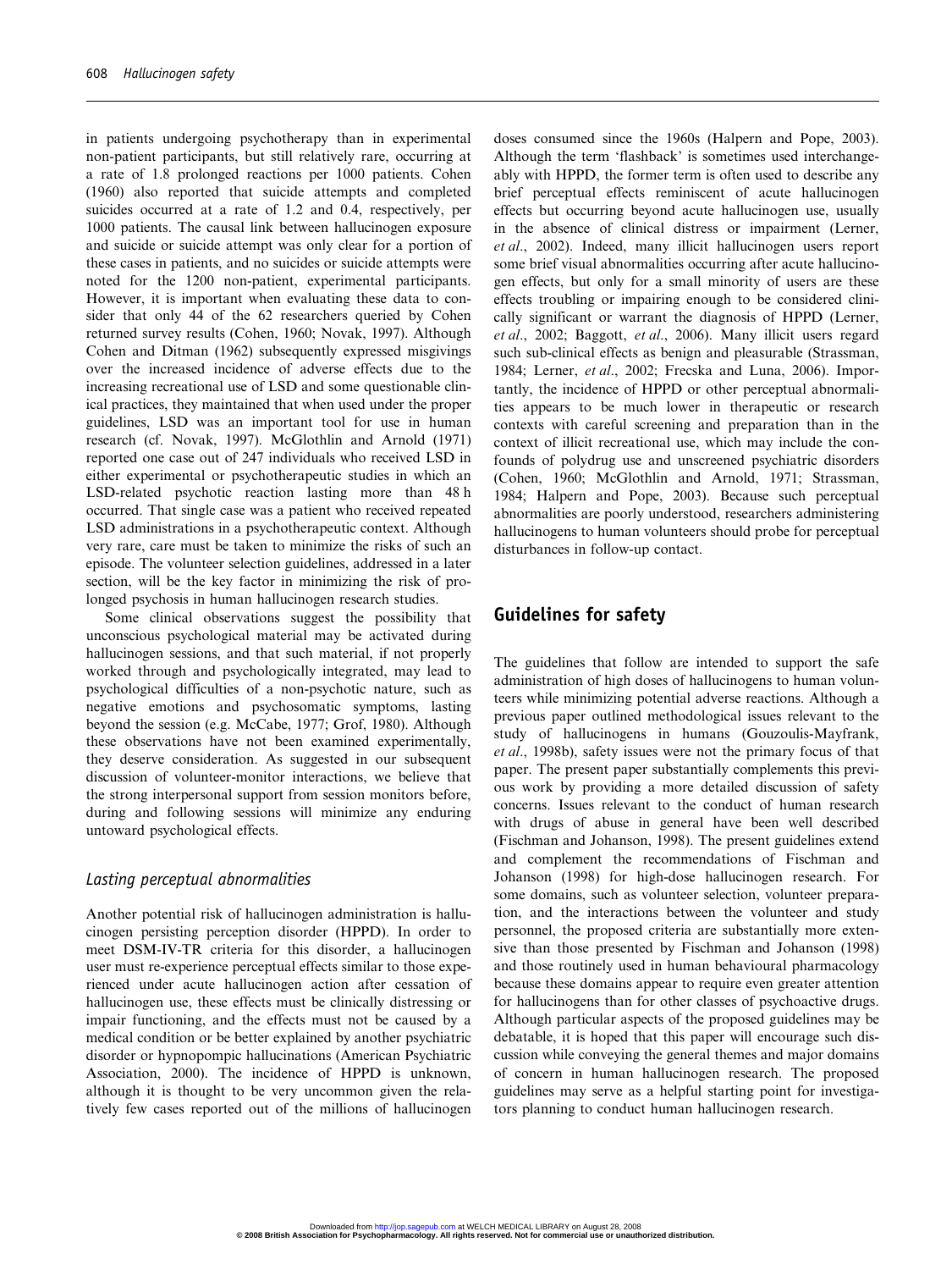There are two main domains of consideration for volunteer selection. First, selection criteria may be methodological in nature and involve the specific research questions being explored. Second, which is the focus of this manuscript, is safety-related selection criteria. In our studies at Johns Hopkins, participants must be in good general health as assessed by detailed medical history, physical examination, 12-lead ECG, blood chemistry profile, haematology and urinalysis. Pregnant women or those not practicing effective means of birth control are excluded. Relevant to general medical screening, classical hallucinogens moderately increase pulse and both systolic and diastolic blood pressure (Isbell, 1959; Wolbach, et al., 1962b; Strassman and Qualls, 1994; Gouzoulis-Mayfrank, et al., 1999; Passie, et al., 2000; Griffiths, et al., 2006). Therefore in our studies of psilocybin to date, volunteers have been excluded if resting blood pressure exceeded 140 systolic and 90 diastolic (mmHg), averaged across four assessments on at least two separate days. Using these screening parameters with 54 participants to date, no psilocybin session has resulted in blood pressure increases considered medically dangerous, and we have never needed to administer an anti-hypertensive medication in response to psilocybin effects. Modification of these limits may be considered in future studies if safety continues to be observed under these parameters.

Certain medications may alter the effects of a hallucinogen and, therefore, individuals taking these medications should be excluded from participation. Specifically, chronic administration of tricyclic antidepressants and lithium (Bonson and Murphy, 1996), and acute administration of serotonin reuptake inhibitors (Fiorella, et al., 1996) and the antipsychotic medication haloperidol (Vollenweider, et al., 1998) have been shown to potentiate hallucinogen effects, and therefore participants' use of these represents a safety concern. Chronic administration of serotonin reuptake inhibitors (Stolz, et al., 1983; Strassman, 1992; Bonson, et al., 1996) and monoamine oxidase inhibitors (Bonson and Murphy, 1996) have been shown to decrease sensitivity to hallucinogens, and therefore participants' use of these represents a scientific concern. We also advise investigators to include questions concerning over-the-counter dietary supplements in addition to prescription medications when probing medication history, and to exclude those taking potentially problematic substances (e.g. 5-hydroxytryptophan and St John's Wort may affect serotonergic function, and, therefore, it is appropriate to exclude individuals currently or recently taking these products). It should also be noted that administration of ayahuasca (which contains monoamine oxidase inhibitors in addition to DMT) to individuals taking serotonin reuptake inhibitors may lead to a severe serotonin syndrome reaction (Callaway and Grob, 1998).

Psychiatric screening criteria are important for minimizing the already low chances of precipitating a longer term psychotic reaction by hallucinogen administration. Thorough psychiatric interviews (e.g. SCID; First, et al., 2001) should be conducted to identify contraindicated psychological functioning or history. In our research, individuals are excluded who have a current or past history of meeting DSM-IV criteria for schizophrenia or other psychotic disorders (unless substance-induced or due to a medical condition), or bipolar I or II disorder, which are the most important conditions to exclude for ensuring safety. We also exclude those with a first or second-degree relative with these disorders. There is considerable evidence from family, twin and adoptive studies that genetic factors make a robust contribution to the aetiology of schizophrenia, with genetic factors established as relevant to some, perhaps all cases (Buchanan and Carpenter, 2005). In fact, data indicate that there is approximately a six-fold greater chance of developing schizophrenia in second-degree relatives of individuals with schizophrenia (Patel, et al., 2003). Other investigators have also excluded individuals scoring high on the personality traits of rigidity and emotional lability on the grounds that these have been significantly associated with negative experiences during hallucinogen action and during non-pharmacologically induced altered states of consciousness (Dittrich, 1993; Hasler, et al., 2004).

Depending on the nature of the study, it may be appropriate to exclude those with other psychiatric disorders as well. Unless the research study is designed to specifically address a question relevant to a specific psychiatric disorder, our advice is to select a population that is psychiatrically healthy. This strategy is warranted because the effects of hallucinogens may potentially interact with various psychiatric disorders. Furthermore, including volunteers with psychiatric disorders may increase the chances that symptoms from such disorders may inadvertently be misattributed to hallucinogen action. For example, our recent studies with healthy volunteers have excluded volunteers with a current or a recent past history (e.g. within the last 5 years) of alcohol or drug dependence (excluding caffeine and nicotine) or major depression, and volunteers with current obsessive-compulsive disorder, dysthymic disorder, panic disorder, dissociative disorder, anorexia nervosa or bulimia nervosa.

Recent and current studies have investigated therapeutic applications of psilocybin for psychiatric disorders (Grob, 2005; Moreno, et al., 2006). Because preliminary reports have suggested safety, studies examining therapeutic indications are likely to continue. These studies target for participation volunteers with disorders that would normally be excluded from non-treatment studies. Therefore, additional considerations are appropriate for such studies. For example, in a study of hallucinogen-assisted therapy for depression or anxiety, individuals should be excluded whose symptoms of depression or anxiety are sufficiently severe to warrant immediate treatment with medication (e.g. due to suicidal ideation). In addition, clinical treatment studies may choose to lift restrictions on relatively minor non-target psychiatric disorders that would be excluded in studies with healthy volunteers. For example, a study of hallucinogens in the treatment of anxiety related to cancer might choose to allow the inclusion those with comorbid dysthymic disorder or mild obsessive-compulsive disorder. Investigators should examine the relevant evidence when considering lifting specific exclusions, proceed cautiously, and implement any supplemental safeguards that might be appropriate for such exceptions.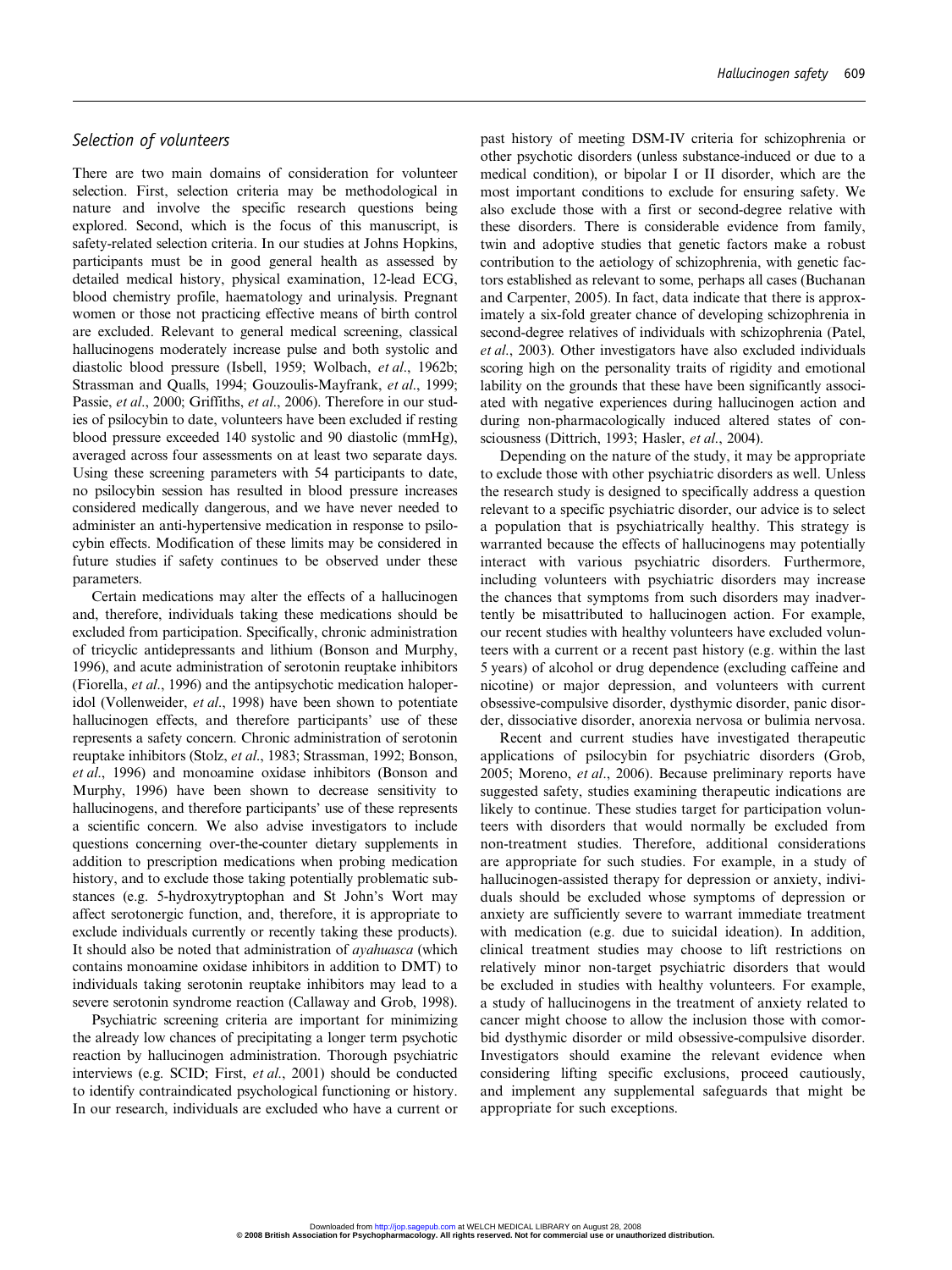### Study personnel

It is difficult to overemphasize the importance of the interpersonal atmosphere created by study staff in influencing a volunteer's response to a hallucinogen. Most critically, this applies to the interpersonal environment created by the actual session monitors (Leary, et al., 1964; Masters and Houston, 1966). We use the term 'monitor' to refer to the staff members, who will be with the participant in the session room during the course of hallucinogen action. The monitors should be knowledgeable about the medical and psychological markers of potential adverse reactions to the drug. Furthermore, monitors should have significant human relation skills and be familiar with descriptions of altered states of consciousness induced by hallucinogens. Personal experience with techniques such as meditation, yoga or breathing exercises may also prove to be helpful in facilitating empathy for volunteers who experience altered states of consciousness during hallucinogen action. The lead monitor for each participant in the Johns Hopkins studies to date has been a clinical psychologist or a clinical social worker. However, we believe that clinical sensitivity (e.g. empathy, respect) is likely more important than formal degrees when considering monitor qualifications.

We recommend the presence of at least two monitors during hallucinogen administration sessions so that the volunteer will never be alone should one monitor need to briefly leave the session room (e.g. to the restroom). For each participant in the Johns Hopkins studies, we have specified a primary monitor (who takes the lead in participant interactions) and an assistant monitor, with differing required levels of involvement for the two monitors during volunteer preparation (see Preparation of volunteers section below). In prior research into potential treatment applications of hallucinogens, the presence of both genders in the monitoring team has been recommended (Grof and Halifax, 1977; Grof, 1980; Kurland, 1985). Having both genders present may foster feelings of security. In the Johns Hopkins studies, we have followed this recommendation when possible, but also have conducted sessions in which the primary and assistant monitors were of the same gender as the volunteer. We would counsel against both members of the monitoring team being the opposite gender of a volunteer, unless there is a staff member of volunteer's gender who has established some rapport with the volunteer in advance, and who can quickly be summoned to assist should support be needed in the restroom. For studies that are intended to maximize the potential for mystical-type experience during hallucinogen administration, an additional valuable monitor characteristic may be her or his ability to interact with and relate to the participant concerning spiritual issues (e.g. Moss and Dobson, 2006; Council on Spiritual Practices, 2001).

Although the volunteer's interactions with the monitors are of paramount importance, all individuals at the study site having contact with the volunteer on or before the session day may influence a volunteer's reaction to a hallucinogen. Pre-session negative mood consisting of anxiety or depression has been shown to significantly predict anxious or other

negative experiences during the session (Metzner, *et al.*, 1965). Strassman (2001) reported that a visiting medical student's unexpected interaction with a volunteer before the session may have contributed to an adverse event resulting in the volunteer leaving the study site under the influence of psilocybin. To the degree possible, investigators should work with all personnel that the volunteer may encounter (e.g. receptionist, building security, nurses) to ensure that volunteers are treated with courtesy and respect. For example, in the Johns Hopkins studies, a research staff member other than the study monitors meets with the volunteer in the morning and administers a few pre-session questionnaires and manages other logistics. This staff member should be friendly, welcoming and compassionate, as he or she inquires as to the volunteer's current emotional and physical well-being (e.g. recent sleeping history, interpersonal or work stressors, anticipation of session, adherence to study dietary and medication/drug restrictions). The staff member should maintain a positive social rapport with the volunteer to reduce the likelihood of adverse psychological reactions during the session and to gain accurate information on the volunteer's condition so that other study staff may be notified if there is any potential reason to postpone or cancel the session (e.g. if the volunteer is experiencing a particularly stressful life event or is feeling ill). If any staff member treats the volunteer disrespectfully or coldly (i.e. 'like a guinea pig'), this may negatively influence the volunteer's psychological state and subsequent hallucinogen experience. We recognize that treating volunteers respectfully is an ethical imperative for all human research. However, with hallucinogen administration research, the importance of this mandate is even more compelling given the powerful influence of set and setting on hallucinogen effects. Therefore, we recommend providing additional attention to volunteer rapport beyond what is customary in general human behavioural pharmacology practice.

### Physical environment

The physical environment during hallucinogen sessions is extremely important for ensuring safety for volunteers in two respects. First, an aesthetically pleasing environment may decrease the probability of acute psychological distress. The Johns Hopkins hallucinogen research projects use a living room-like setting (Figure 1). The furniture is comfortable and is atypical for a research laboratory or medical office setting. An overly 'clinical' environment with an 'antiseptic' look (e.g. white walls, extraneous medical equipment, personnel in white lab coats) may increase anxious reactions. Strassman (2001) noted that the medically oriented environment in which his DMT studies were conducted may have contributed to volunteers having unpleasant subjective experiences. For example, some volunteers reported vivid and realistic experiences of being medically examined by extraterrestrials. It has also been noted that many of the potentially unpleasant physical reactions to hallucinogens (e.g. subjective changes in temperature, difficulty in breathing, various bodily sensations) might be in part psychosomatic in nature (Blewett and Chwelos, 1959),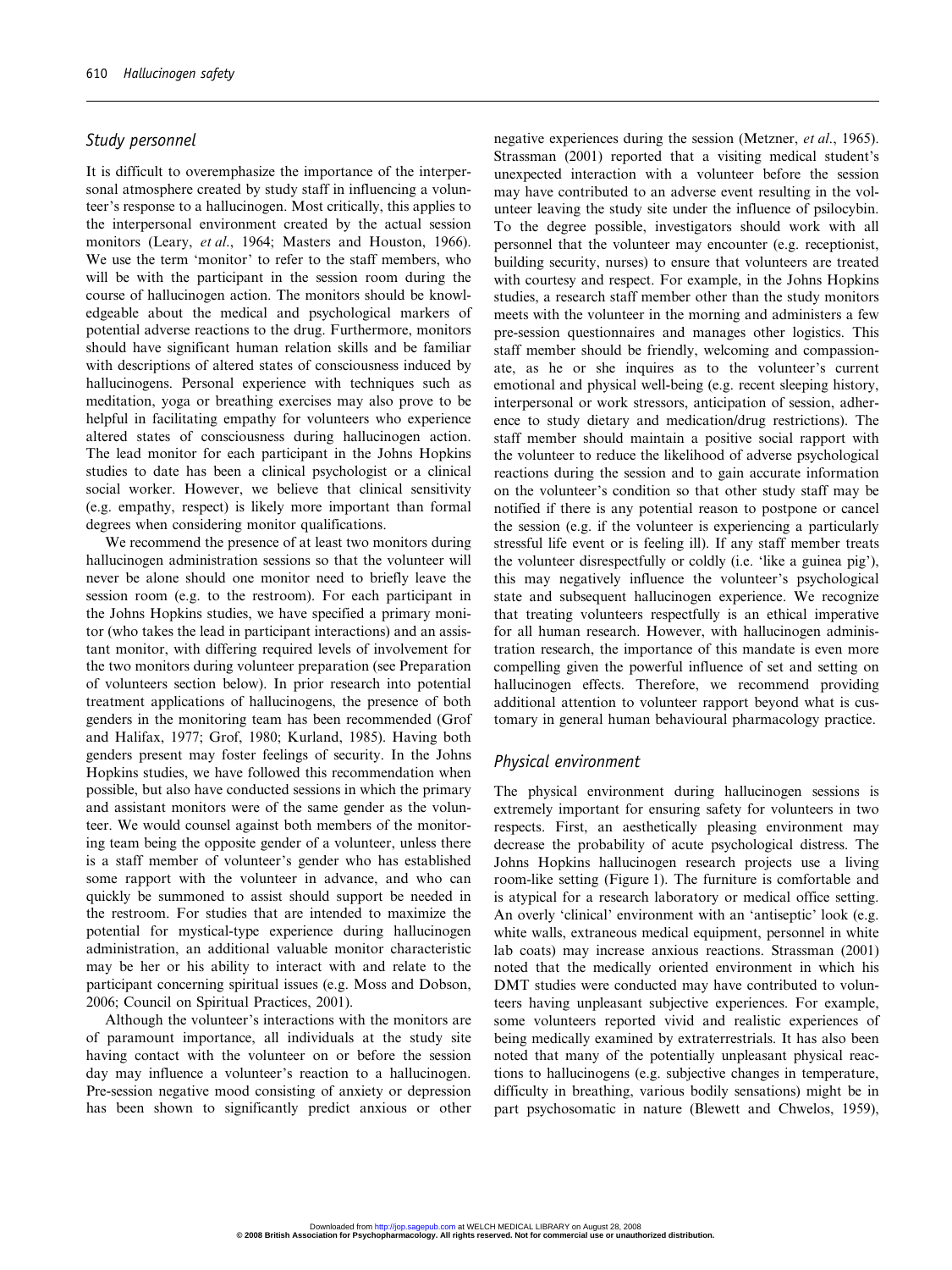

Figure 1 The living room-like session room used in the Johns Hopkins hallucinogen research studies. Aesthetically pleasing environments such as this, free of extraneous medical or research equipment, in combination with careful volunteer screening, volunteer preparation and interpersonal support from two or more trained monitors, may help to minimize the probability of acute psychological distress during hallucinogen studies. For studies that investigate potential therapeutic effects or the phenomenology of introspective hallucinogen experiences, the use of eyeshades and headphones (through which supportive music is played) may contribute to safety by reducing the distractions of environmental stimuli and social pressures to verbally interact with research personnel.

and therefore possibly more likely in settings evocative of medical conditions (Masters and Houston, 1966). Some protocols may require videotaping of sessions for scientific purposes. Although there might be concern that videotaping could increase self-consciousness or paranoia, we have no evidence that this has occurred in the Johns Hopkins studies, in which videotaping of sessions is routine.

Beyond the psychological importance of a comfortable, relaxing environment, attention must be paid to the physical safety of the environment. The environment should be designed keeping in mind the perceptual changes and disorientation that can occur under the influence of hallucinogens. Thus, any potentially dangerous objects (e.g. furniture with sharp corners; glass lamps) should be avoided. If there is a window in the room, the investigators need to be confident that the volunteer could not exit the window if in a delusional state. Additionally, the session room should not have a telephone, and the participant should surrender her or his cellular telephone before the session. Not only may an incoming telephone call be distracting or alarming while under the influence of a hallucinogen, but it may also represent a safety risk, as Strassman (2001) has reported a case in which a participant used a session room telephone to call a companion, which culminated in the two fleeing the study site. Having a private restroom located near the session room would be ideal for volunteer use during the session. A shared restroom may be used if the monitors ensure that the volunteer does not interact with non-study personnel while going to the restroom (more details under the section: Conduct of hallucinogen administration sessions). Of course, most research laboratories do not provide the ideal physical environment. Thus, resourcefulness and ingenuity may be necessary to convert a less than ideal location into a relaxing and secure environment.

## Preparation of volunteers

As with any human research with psychoactive drugs, volunteer preparation at the earliest stages must include a thorough review of the consent form, which should include in plain language the range of experiences that may result from hallucinogen administration, including changes in perception, sense of time and space, and emotion (possibly including anxiety, fear, panic and paranoia). Relative to other drug classes, the subjective effects of hallucinogens are likely more difficult to describe to a naïve volunteer; therefore, additional time may be necessary to fully discuss these potential effects with volunteers. The consent form should also include the approximate timecourse of the drug, the state of knowledge concerning its toxicity profile, and its status as an experimental drug. In addition, the consent form should state that there is a relatively small risk of adverse effects that last for hours to days after the hallucinogen session. These include mood disorders (such as depression), psychotic disorders and anxiety disorders. It should also state that there are rare reports in which hallucinogen exposure appears to cause, accelerate or precipitate the onset of significant or lasting psychiatric illnesses such as psychoses and intermittent or persisting visual perceptual abnormalities ('flashbacks', HPPD).

The next step in volunteer preparation is to conduct a series of meetings between the monitors and volunteer to build rapport and trust. The relationship between the monitors and the volunteers should be well established by the time of the first session (Masters and Houston, 1966). In the Johns Hopkins studies, there are at least eight contact hours over the course of at least four meetings, usually over a 1-month period. One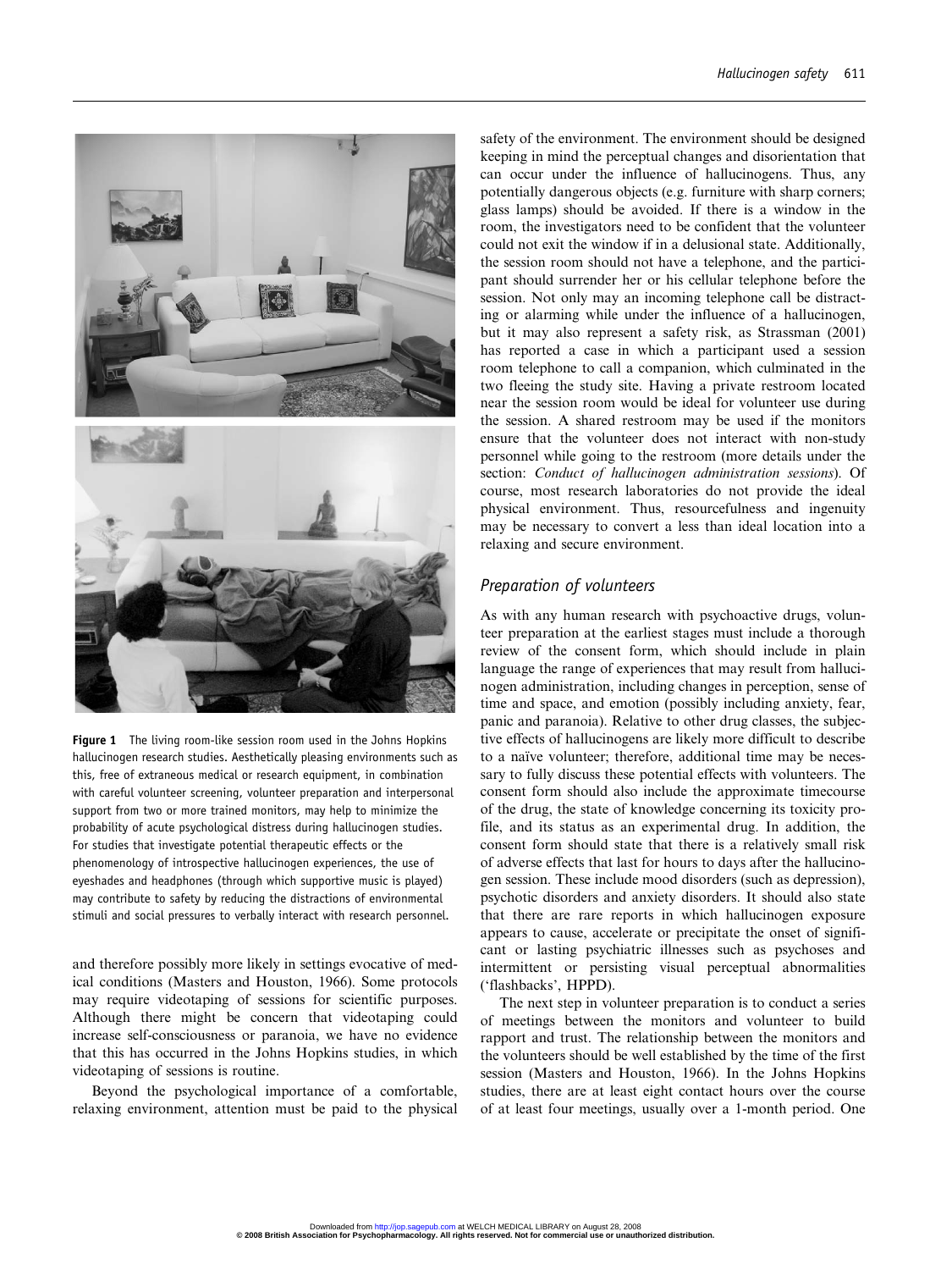of these preparatory meetings should be conducted in the room in which the hallucinogen is to be administered, to familiarize the participant with the physical environment. The primary monitor meets with the volunteer during all of these meetings, while the assistant monitor is required to be present on at least one occasion. It is important that the assistant monitor, in addition to the primary monitor, has developed a trusting relationship with the volunteer because this assistant monitor will be the only person in the session room with the volunteer if the primary monitor needs to leave briefly.

During these preparatory meetings, the monitors discuss meaningful aspects of the volunteer's life. The main purpose of the participant–monitor meetings is to develop rapport and trust, which we believe helps minimize the risk of fear or anxiety reactions during the hallucinogen session. This typically includes discussions of the volunteer's childhood, romantic life, current relationships with family and friends, and the volunteer's philosophical and/or spiritual beliefs. Reviewing personal history and feelings may be important for two reasons. First, this discussion helps establish a significant level of trust. The interaction should convey that all aspects of the person are welcome, from the petty to the noble, from embarrassments to achievements and from sorrow to joy. By the time of the hallucinogen session day, the volunteer will ideally feel completely comfortable with the monitors, reducing the likelihood of paranoia (e.g. feeling that the monitors are trying to control her or his mind, or have deceived the volunteer about the nature of the study). Second, related personal material may 'emerge' under the effects of the hallucinogen. That is, the volunteer may experience intense thoughts, feelings and visions related to his or her personal history or world-view. Knowing about the volunteer's life will allow the monitors to better understand her or his session experience and help the monitors in providing interpersonal support should strong emotions arise. If it is felt that sufficient rapport and trust have not developed during these monitor meetings, then either additional contact hours should be provided, or the volunteer's participation should be cancelled. A high dose of a hallucinogen should not be administered to a volunteer if sufficient trust has not been established. As with other forms of human research involving the development of rapport and trust (e.g. clinical trials involving psychotherapy), investigators should be careful that this rapport and trust does not create a situation in which the volunteer feels obligated to remain in the study. Volunteers and monitors should be clear that participation is voluntary, and that the participant will be fully supported if her or his decision is to quit the study.

At some point during preparatory meetings, time must be devoted to explain the study logistics. These should include the timing of the session (e.g. what time to arrive at the laboratory if an outpatient study, what time the session is likely to end), any restrictions on diet or contraindicated medicines, drugs or nutritional supplements (e.g. if fasting or a low-fat diet is required the morning before session), and any requirements of other people (e.g. if a family member or friend is to pick up the participant at the end of the session).

This discussion should also include thorough descriptions of study procedures, to the degree allowable by blinding issues. For example, if cognitive or memory tests are to be performed, or questionnaires are to be answered, the participants should be aware of these requirements. If physiological measures, such as blood pressure, are to be taken during the time of drug action, this also should be explained. The activities during hallucinogen action will naturally depend on the scientific questions under investigation. Whatever the nature of the experiment after hallucinogen administration, the scenario should be thoroughly discussed with the volunteer in preparation. In some cases, such as with brain imaging research, it may be helpful for volunteers to be run through a preliminary research session to familiarize them with the equipment and procedures. Some studies have conducted an initial non-blind hallucinogen administration session in which safety measures are assessed before subsequent blinded sessions to, among other reasons, acquaint volunteers with the effects of the drug before the introduction of additional, potentially anxiety provoking measures (e.g. blood draws) (Strassman and Qualls, 1994; Strassman, et al., 1994, 1996).

The preparation of the volunteer should involve a detailed discussion of the possible range of experiences that may be encountered after hallucinogen administration. This includes the typical onset and duration of the drug(s) under investigation. Preparation involves discussion of the various potential physical sensations, such as nausea or heightened awareness of physiological processes, such as breathing and heartbeat. Volunteers are encouraged to trust that their bodies will continue to function properly regardless of such sensations, and that these bodily processes will continue without the volunteers' volitional control.

The major categories of potential psychological experiences during hallucinogen action should be discussed with the participant. The range of subjective experience under hallucinogens can be remarkably broad (Blewett and Chwelos, 1959; Richards, 1980; Masters and Houston, 1966; Strassman, 2001; Nichols, 2004; Stolaroff, 2004). This range of experiences includes perceptual changes, such as visual illusions, intensification of colours, proprioceptive changes (e.g. one's body may feel gigantic or tiny), and synesthesia (e.g. seeing sounds or hearing colours). Another type of possible experience is the alteration of emotions, such that emotions of either a positive or negative nature may be greatly intensified, yielding experiences that may range from euphoria to despair. Another category of possible effects involves changes in the sense of time and space. At the extremes, time and/or space may be experienced as infinite or nonexistent. Other experiences may include thoughts, feelings or insights concerning one's personal history (e.g. revisiting childhood memories) or current life circumstances (e.g. relations with loved ones), highly symbolic experiences (e.g. involving religious symbols, animals, etc.), and experiences described by some to be of a mystical or spiritual nature. Importantly, it should be emphasized that these experiences may consist of much more than the participant subjectively observing internal and external events. Rather, the effects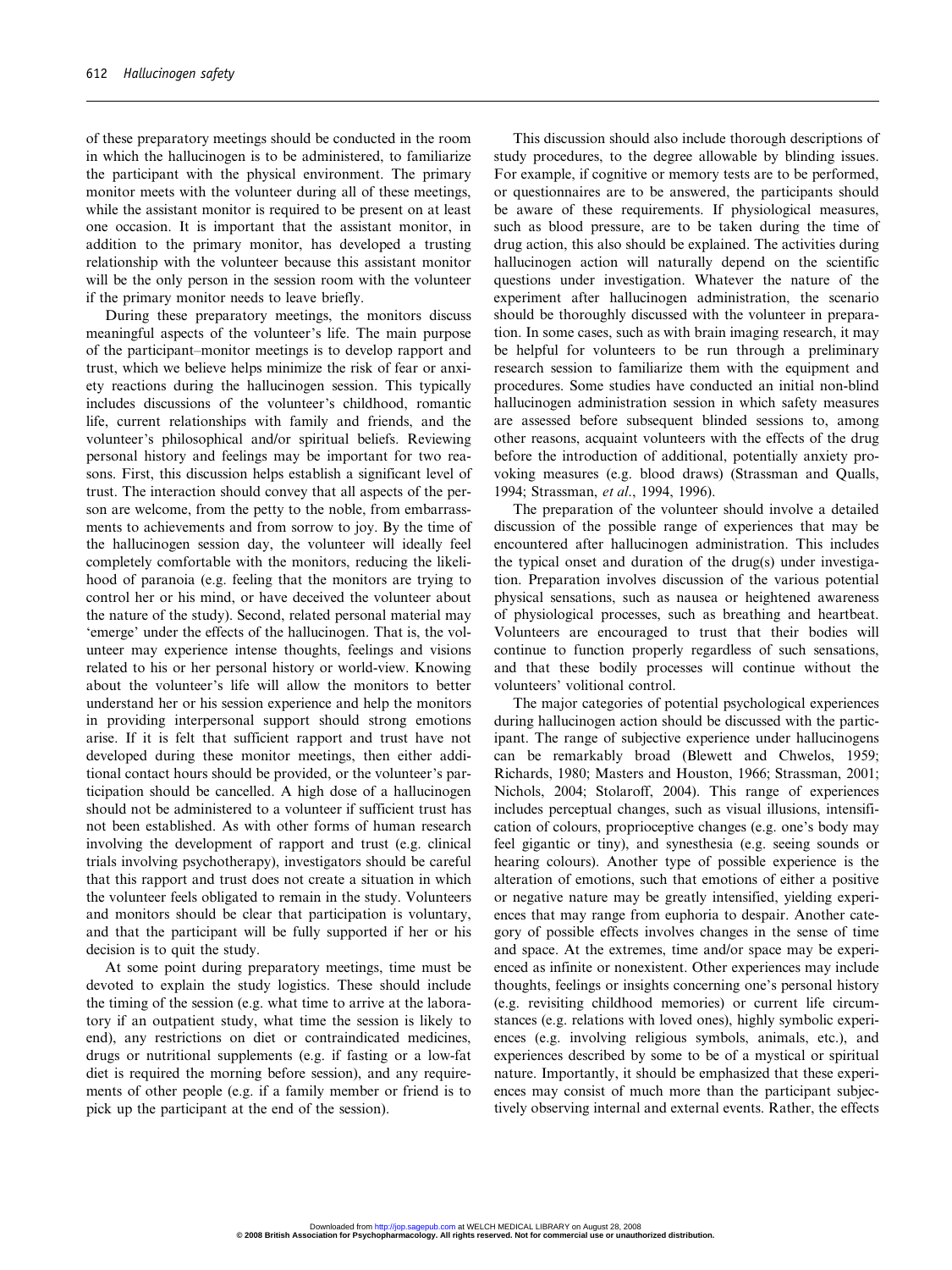may involve a profound change in one's sense of self, such that one feels as if he or she is merging into the surrounding environment or the entire universe (Schultes, et al., 2001). The individual may temporarily experience a complete loss of subjective self-identity, a phenomenon sometimes referred to as 'ego loss' or 'ego death' (e.g. Leary, et al., 1964; Grof and Halifax, 1977; Grof, 1980). While a detailed discussion concerning the range of possible hallucinogen effects will enhance safety by psychologically preparing the participant for the unique and often intense effects of a hallucinogen, it may also serve to undermine the blind. That is, such preparation may train the participant on how to identify a hallucinogen by its effects. Nonetheless, the primary concern must be the participant's safety. Therefore, researchers must minimize the potential for unblinding by manipulating other aspects of the experimental design, such using hallucinogen-naïve participants or the use of an active placebo (e.g. Griffiths, et al., 2006).

The volunteers should be given guidance on how to handle difficult hallucinogen experiences. Whether the disturbance consists of frightening illusions or internal imagery, difficult thoughts and feelings about some past or present personal issue, or anxiety related to a radical change in sense of self (e.g. temporary loss of self-identity), the volunteer is encouraged to mentally surrender to the experience, trusting that her or his usual state of consciousness will return when the drug effects resolve (Blewett and Chwelos, 1959; Masters and Houston, 1966; McCabe, 1977). For example, if the participant experiences disturbing internal imagery of a demon or monster, he or she is encouraged to mentally approach the figure and interact with it (e.g. imagine asking the figure why it has appeared), rather than attempt to flee from the disturbing imagery. The participant should be alerted that sometimes people experience extremely convincing sensations of dissolving, melting, exploding and so forth, and that the best way to deal with all such situations is to surrender to the experience, subjectively allowing oneself to dissolve, melt or explode. Similar advice applies to physical symptoms such as nausea; for example, participants may be encouraged to 'dive in' to their stomachs, which may alleviate the nausea, as it has been suggested anecdotally that nausea and other somatic discomforts may in part be of a psychosomatic nature (Blewett and Chwelos, 1959; Masters and Houston, 1966).

The preparation of volunteers for hallucinogen administration will require balancing the ethical requirements to prepare the volunteer for the potentially powerful psychological effects of hallucinogens, with the scientific concern not to bias the volunteer with respect to the dependent variables. This is especially true because classical hallucinogens have been shown to increase suggestibility in an experimental model involving body sway (Sjoberg and Hollister, 1965; Middlefell, 1967), and suggestibility has been proposed as a potential mechanism of the possible therapeutic efficacy of hallucinogens (Dobkin de Rios, et al., 2002; Barbosa, et al., 2005). That is, one could argue that examples conveyed during preparation are then experienced during the session only due to an increased level of suggestibility during hallucinogen action.

Increased suggestibility would seem to be of greatest concern as a confound when investigating the phenomenology of subjective hallucinogen-occasioned experience (e.g. the study by Griffiths, et al. (2006), demonstrating that psilocybin can occasion mystical-type experiences under supportive conditions). In the study by Griffiths, et al. (2006), although experiences of a spiritual variety were included among the range of possible effects conveyed in preparation, the monitors emphasized that these experiences were not the only variety of interesting or valuable effects that might occur. Specific categories of mystical-type experience to be assessed in measures were not discussed. In the Johns Hopkins studies, we have not encouraged participants to read the diverse and widely varying published accounts of hallucinogen effects as part of their preparation, because this may introduce compelling idiosyncratic expectations. Our research has proceeded safely by delivering all such preparatory information to participants verbally during presession meetings with monitors. Researchers will need to design studies such that a maximum amount of preparation is provided for safety reasons, while not confounding the particular hypotheses being studied. Furthermore, controlled studies should ensure that the unique preparation methods and research environment qualities described herein are in place, under double-blind conditions, for both hallucinogen and placebo groups (or conditions). For example, in the study by Griffiths, et al. (2006), the use of identical procedures under double-blind conditions for psilocybin sessions and the active placebo (a high dose of methylphenidate) sessions permitted a reasonable degree of control over suggestibility.

### Conduct of hallucinogen administration sessions

As with research with many other psychoactive drugs, a physician should be available during hallucinogen sessions, should any untoward medical complications arise. Furthermore, medication for the treatment of acute hypertension (e.g. intravenous labetalol) should be immediately available in the event that blood pressure exceeds predetermined safety parameters.

Adverse psychological reactions to hallucinogens will be minimized when studies are conducted under conditions that provide strong interpersonal support to the participants (Blewett and Chwelos, 1959; Chwelos, et al., 1959; Pahnke, 1969; Masters and Houston, 1966). The monitors should carefully observe the participant and be vigilant for signs of psychological distress. If the volunteer needs to walk to complete study tasks or to go to the rest room, the monitors should stand close by to assist by gently holding an arm or shoulder. Even with high doses of hallucinogens, individuals do not typically show substantial motor impairment, and will likely be able to ambulate without considerable difficulty (with the exception of hallucinogens such as parenteral DMT with abrupt effects and short duration of action). However, perceptual and proprioceptive effects may make walking disorienting, which is why gentle guidance may be helpful. One of the monitors should always be present in the session room with the participant. Because the session monitors will have developed rapport and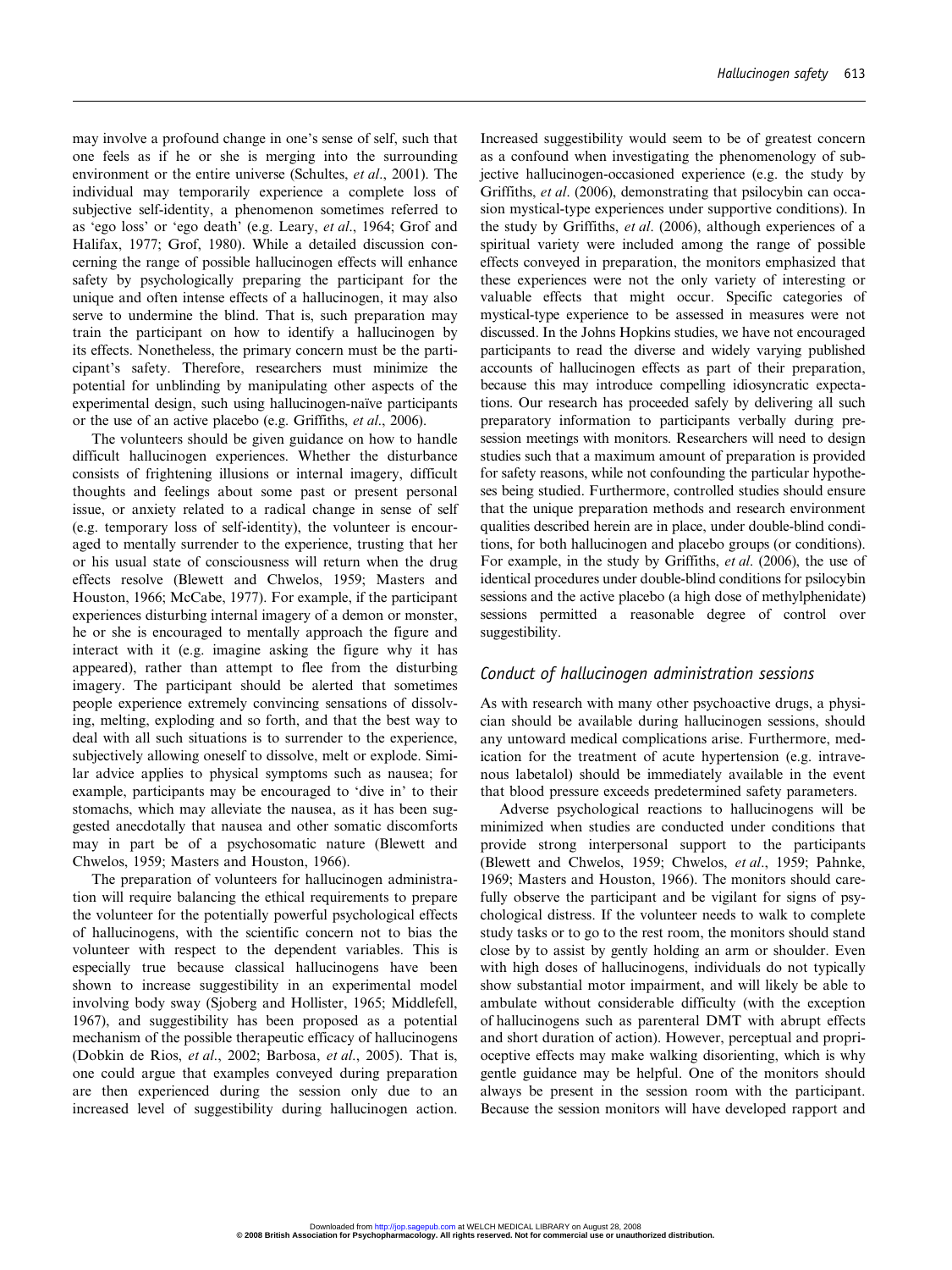trust with the participant, they should be the only people to interact with the volunteer during the course of hallucinogen action, barring any non-routine event (e.g. fire alarm, medical intervention by a specialist). Individuals who are anticipated to have contact with the volunteer during the course of hallucinogen action (e.g. nurse, physician) should have at least met with the volunteer once prior to session to develop some degree of rapport and trust.

For all but the shortest acting hallucinogens (e.g. parenteral DMT), the participant is likely to need to use the restroom at some point while experiencing hallucinogen effects. If a private restroom is not available, then study staff should escort the volunteer to assure that no one is in the restroom. Either the restroom door needs to have no lock, or study staff should have a key readily available if needed. Cohen (1960) reported a case in which a depressed patient who had been administered LSD barricaded himself into a room to attempt suicide. In the Johns Hopkins studies, sessions are conducted in a room located on the third floor of a research facility. The session room itself has a private restroom just outside of the session room. During sessions, the volunteer is closely escorted to the restroom and a session monitor waits just outside the restroom to be available if the volunteer should encounter any difficulties. Furthermore, waiting in this area outside the restroom allows the monitors to ensure that the volunteer does not exit the research site. Any attempt by a disoriented volunteer to leave the session area would be met with compassionate but firm direction to return to the session room.

Serious attention must be devoted to the possibility of volunteers trying to leave the study site under the influence of a hallucinogen. Walter Pahnke's (1963) dissertation study (known as the 'Good Friday Experiment') examined the ability of a high dose of psilocybin to occasion mystical experiences by administering either psilocybin or placebo (randomly assigned) to seminary students in a small, basement chapel into which a Good Friday service from the main sanctuary was broadcast. A retrospective investigation conducted over 25 years after the original experiment revealed that two volunteers left the chapel under the influence of psilocybin (Doblin, 1991). One of these volunteers reported feeling imprisoned in the chapel and left the chapel during a portion of the experiment. The other volunteer abruptly left the chapel believing that God had chosen him to immediately announce to the world the dawning of an age of peace (Roberts and Jesse, 1997; Smith, 2000). This volunteer was apprehended by the research staff and administered the antipsychotic agent chlorpromazine after efforts to calm him were unsuccessful (Doblin, 1991; Roberts and Jesse, 1997; Smith, 2000). Strassman (2001) also reported an incident in which a participant experiencing the full effects of a high dose of psilocybin evaded the research staff and left the research site. Fortunately, the participant's spouse monitored the participant and no one was injured.

The risks of allowing a research volunteer experiencing the effects of a hallucinogen to leave the study site are significant. For example, in a bewildered or delusional state, the person might walk into traffic or attempt to drive. Although many

hallucinogen users maintain reasonable control while under the influence of hallucinogens, panic or delusional reactions to hallucinogens have in rare circumstances resulted in tragic consequences, such as jumping out of windows (Keeler and Reifler, 1967; Reynolds and Jindrich, 1985; Reitman and Vasilakis, 2004; O'Brien, 2006). Interestingly, the volunteer who fled Strassman's (2001) study site on psilocybin was a carefully screened, experienced LSD user. Therefore, it is imperative for safety reasons that the study site environment, session procedures and participant preparation all minimize the chance of a volunteer leaving the study site.

Strategies for handling non-routine scenarios should be considered. For example, how are study monitors and the volunteer expected to respond in the event of a fire alarm or fire? On the single occasion at Johns Hopkins in which a fire alarm sounded during a session, the two study monitors closely escorted the volunteer outside, making sure to minimize contact with other individuals. The three of them walked to a nearby quiet area with an attractive landscape and enjoyed the scenery until the volunteer and monitors could return to the building. The monitors encouraged the participant to view the occasion as an opportunity to enjoy the natural world outdoors (something normally unavailable during sessions), rather than as an impediment to having a successful session. If any non-routine events occur, the monitors should maintain contact with the volunteer throughout.

If participants become anxious during the course of hallucinogen action, it is now widely recognized that the appropriate first response is to provide strong personal support and reassurance (O'Brien, 2006). This primarily includes interacting with the volunteer in a comforting and reassuring manner. If the volunteer is behaving anxiously and a negative psychological reaction seems to be escalating, the monitors should convey a solid sense of security and calm, while empathizing with what may be an incredibly intense and unpleasant experience. Attempts to 'talk down' the participant (i.e. the use of realitydefining techniques to distract the participant from or attenuate the altered state of consciousness) may be counterproductive and aggravate a difficult reaction (McCabe, 1977). Instead, participants should be reminded to surrender to the experience. Appropriate forms of reassurance may include a supportive touch to the arm or shoulder with verbal reminders that the participant is in a research study, has taken the hallucinogen, and that he or she will return to normal consciousness in 'a few minutes' or 'a few hours' (or whatever the appropriate estimate may be, depending on the specific drug under study and when it was administered). During an intense hallucinogen-occasioned experience when verbal interactions may be of limited help, a powerful form of reassurance (sometimes called 'interpersonal grounding') is simply holding the hand of the participant (McCabe, 1977). Many volunteers report that during such experiences, a reassuring hand provides an incredible sense of stability and connection. Monitors should demonstrate this practice during preparation to normalize hand holding during sessions.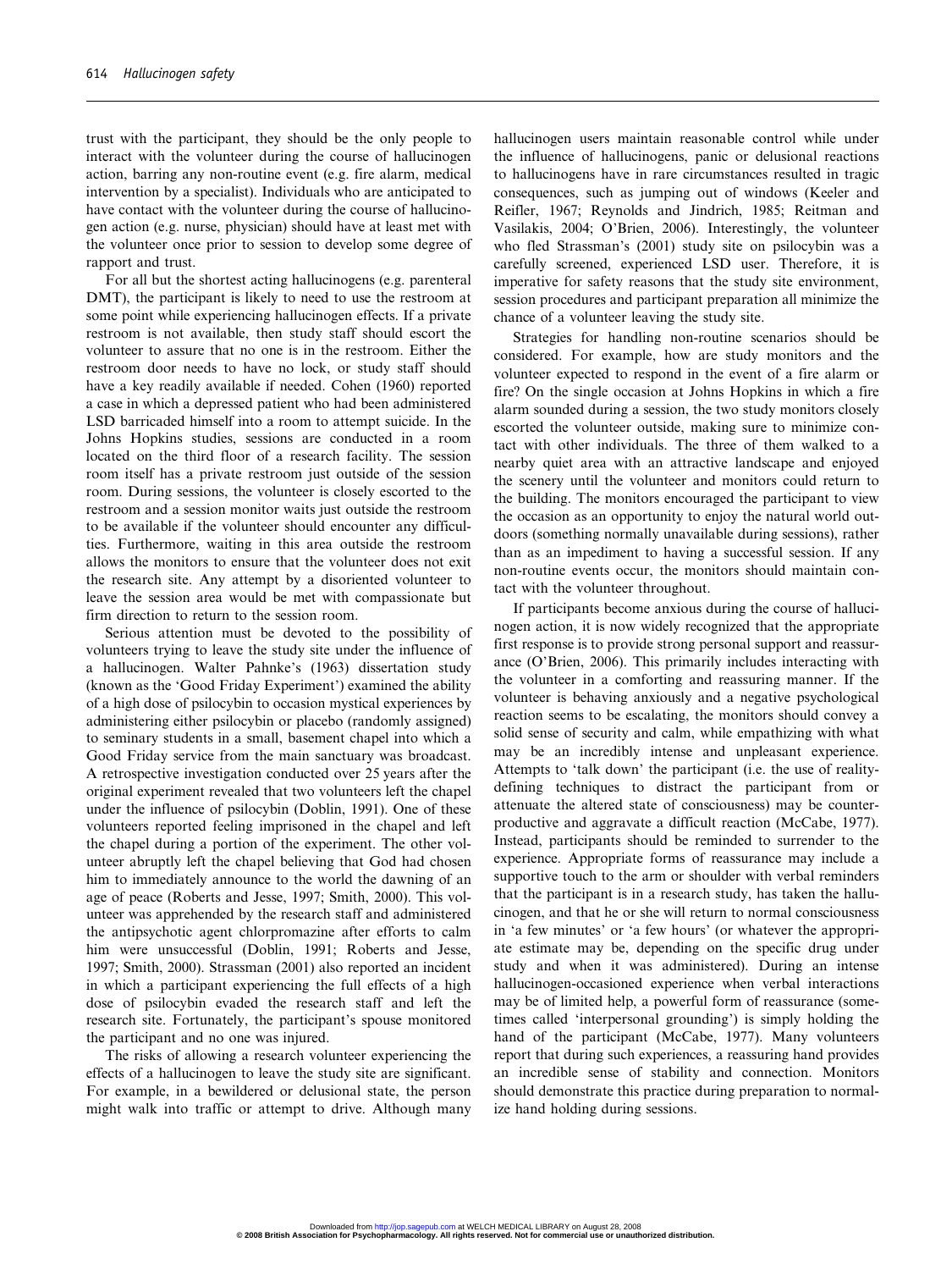If volunteers have been appropriately screened and the guidelines herein followed, reassurance should be sufficient to diffuse acute psychological distress in the vast majority of cases. For example, in recent studies in our laboratory, in which we have administered high doses of psilocybin to 54 volunteers, reassurance has been sufficient to handle all cases of acute psychological distress that have arisen. Although pharmacological intervention is a last resort and should rarely, if ever, be needed, medications should be readily available for use if the need arise. For cases in which acute psychological distress is insufficiently managed with reassurance alone, treatment with a benzodiazepine anxiolytic is the pharmacological intervention of choice (Abraham and Aldridge, 1993; Frecska and Luna, 2006; O'Brien, 2006). In these cases, we recommend a 10 mg oral dose of diazepam (Grinspoon and Bakalar, 1979), although oral doses of 15–30 mg per hour or every few hours as needed have been recommended for pharmacological treatment of 'bad trips' that do not respond to reassurance in emergency department settings (Ungerleider and Frank, 1976). Because of its high lipid solubility, diazepam has a more rapid onset, a shorter time until peak plasma concentration and a shorter duration of therapeutic action than many other benzodiazepines including lorazepam, despite the fact that lorazepam has a shorter elimination half-life (Greenblatt and Shader, 1985; Funderburk, et al., 1988). Although the intravenous route may be considered, the oral route is preferable because intravenous injection procedures may further exacerbate the participant's anxiety. Moreover, antipsychotic medications (e.g. risperidone, olanzapine) should be available in the event that an adverse reaction escalates to unmanageable psychosis. However, experienced clinicians have suggested that although antipsychotic medications may reduce psychotic behaviour through sedation, their use may be problematic because the effects may be abrupt, unpleasant and intense and their use may result in subsequent psychological problems (McCabe, 1977; Grinspoon and Bakalar, 1979; Grof, 1980). Furthermore, pretreatment with the antipsychotic haloperidol has been shown to exacerbate the psychosis-like effects of psilocybin (Vollenweider, et al., 1998), suggesting that haloperidol should not be used as a rescue medication. Although not approved for use in the USA, ketanserin (a  $5-HT_{2A}$  antagonist) pretreatment has been shown to attenuate psilocybin effects (Vollenweider, et al., 1998), suggesting possible use as a rescue medication for hallucinogen administration. Ultimately the decision to medicate will depend on whether the monitors and responsible physician judge that they are capable of maintaining the safety of the volunteer and others without medical intervention. Bringing the participant to the emergency department represents an ultimate 'last resort' in the treatment of a very difficult (i.e. psychotic) reaction. However, medical evaluation by well-meaning emergency department personnel, who are inexperienced with hallucinogen effects can readily escalate and prolong an adverse reaction. Therefore, all possible efforts should be made to treat a difficult experience in the session context, even if pharmacological intervention is required.

The conduct of the session will largely be based on the particular research topics being studied. The research requirements of many types of studies will require the participants to adhere to regimented testing conditions (e.g. cognitive tests, memory tests, brain scans). In such investigations, interference with procedures may be minimized by judiciously selecting dose and the hallucinogen experience level required of volunteers. Adverse reactions will generally be more likely at higher hallucinogen doses; however, adverse reactions can potentially occur at any dose level. Experienced hallucinogen users may be particularly appropriate participants for studies involving challenging conditions, such as remaining immobile for long periods in a confining brain imaging scanner. Regardless of experience level and dose, however, the possibility of psychological adverse reactions exists whenever a hallucinogen is administered. To the degree possible, investigators should attempt to implement their scientific protocols as planned. However, monitors should always be vigilant for potential adverse psychological reactions. In the event of a significant adverse psychological reaction, interpersonal support should be provided even if it interferes with data collection. Clearly, volunteer safety must take priority over scientific procedures. In studies such as ours, in which participants are encouraged to focus their attention inward by wearing eyeshades and listening to music through headphones, our advice is for monitors to occasionally probe the volunteer's psychological well-being (e.g. ask the volunteer, 'Would you like to describe where you find yourself?') to ensure that the volunteer is not experiencing significant anxiety and is in need of support.

For studies that investigate potential therapeutic effects or the phenomenology of hallucinogen experiences (i.e. studies that do not require participants to engage in research tasks during the session), the employment of eyeshades and headphones (through which supportive music is played) may contribute to safety by reducing the distractions of environmental stimuli and social pressures to verbally interact with research personnel. This may be especially important for volunteers who are experiencing the effects of a hallucinogen for the first time. Typically, we have kept eyeshades and headphones in place for most of the session. In the latter hours of the session some time is spent with the volunteer sitting on the couch, interacting without eyeshades and headphones, although music may still be played through speakers to provide nonverbal structure and continuity. As a whole, we encourage our participants to 'collect experiences' to discuss after the drug effects have abated, and discourage attempts to analyse material or communicate excessively while the atypical states of consciousness are still occurring.

After the effects of the hallucinogen have resolved, the participant should either be released into the care of a friend or family member or required to stay overnight at the research site for monitoring. If participants are released from the study site after the session, they should be instructed not to drive an automobile or engage in any other potentially dangerous activity for the remainder of the day. At Johns Hopkins, volunteers are released into the care of a friend or family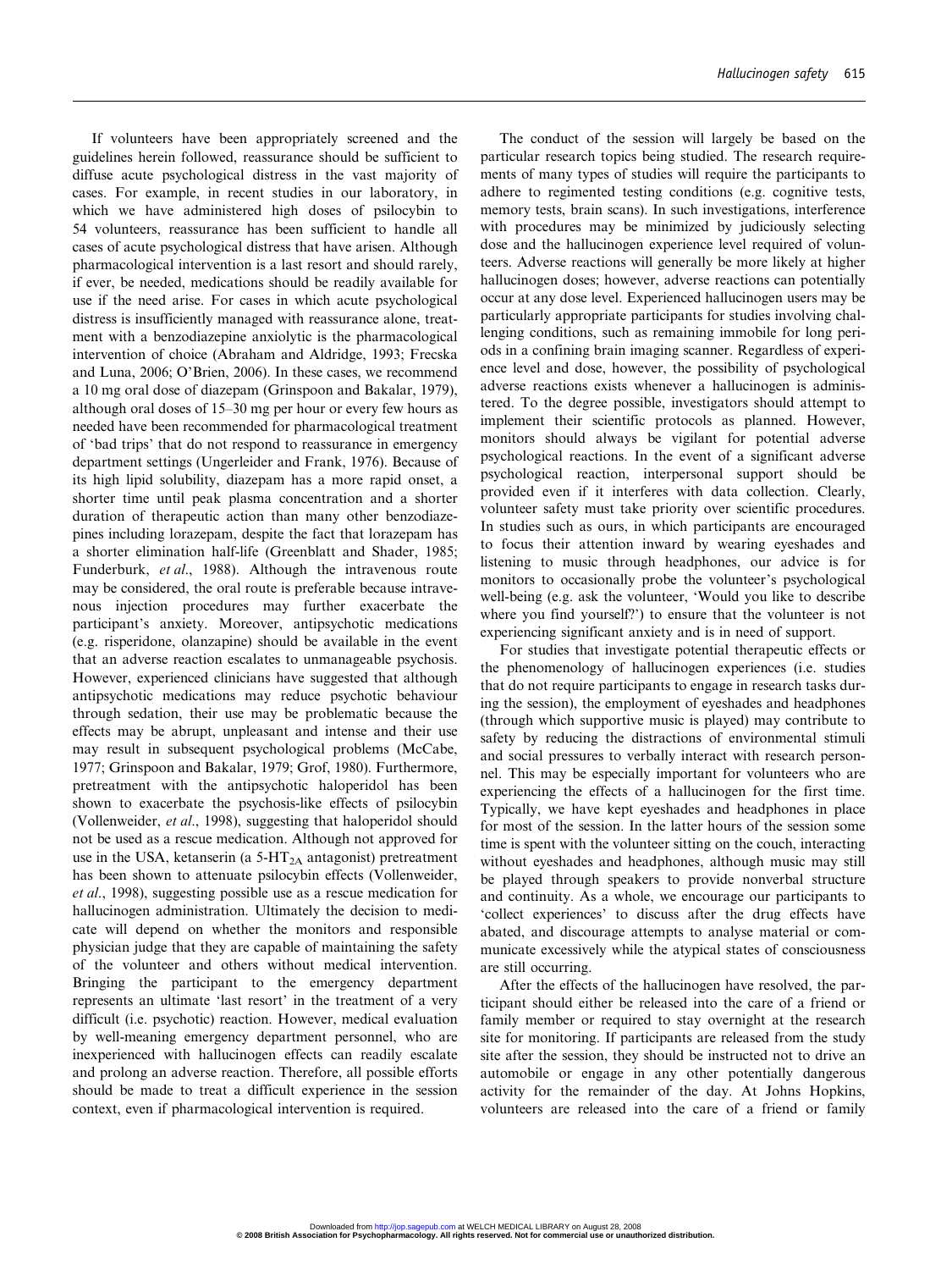member, who has been appropriately oriented by our staff to be available to emotionally support the participant, but also to provide space (i.e. be in another room) if the participant feels the need to be alone. We have also given the participant the primary monitor's pager number to call if he or she feels the need for support that evening. Of the 54 volunteers tested at a high psilocybin dose to date, no one has paged the monitor, although volunteers do seem to appreciate this opportunity for additional support.

#### Post-session procedures

After the session, safety monitoring should continue in the form of one or more post-session meetings (typically the next day) between the primary monitor and participant to ensure psychological stability and provide an opportunity for the volunteer to discuss thoughts or feelings from the session. As with any acute, intense positive or negative emotional experience, participants often feel the need for, and seem to benefit from, additional time for reflecting on the novel thoughts and feelings that may have arisen in the session. Given the potentially intense and unusual psychological nature of hallucinogen effects, the volunteer may have difficulty discussing the experience with others in her or his life. Because the monitors were present during the session when the hallucinogen effects were experienced and have knowledge of a broad range of reported phenomena during drug action, the volunteer may feel more comfortable discussing her or his experience with the monitors than with others. This follow-up contact also allows the assessment of any potentially persisting adverse effects, including perceptual abnormalities. More than one post-session meeting may be necessary if the volunteer is experiencing psychological difficulty concerning thoughts and feelings encountered during the session. Of the 54 volunteers tested with a high dose of psilocybin at Johns Hopkins to date, none has shown evidence of persisting psychosis or psychological problems related to their sessions, and all have returned to their normal daily activities. If the primary session monitor is not a clinically trained psychologist or psychiatrist, it is prudent for research teams to have available for consultation a clinically trained psychologist or psychiatrist familiar with altered states of consciousness, who can work with patients who appear to have developed psychological difficulties stemming from hallucinogen administration.

# Concluding remarks

After a decades-long period of dormancy in response to the sensationalism surrounding the nonmedical use of hallucinogens during the 1960s, human hallucinogen research has resumed in the USA and Europe, and is now beginning to address a variety of important basic research questions as well as potential therapeutic applications (Nichols, 2004). In light of the unusual history of restriction on human research with this class of compounds, it is critical for investigators to implement appropriate and conservative safeguards. With such safeguards this class of compounds can be studied safely in humans. Careless research that lacks attention to the unique risk profile of hallucinogens may not only endanger the safety and wellbeing of the research participants, but may also jeopardize future human research with these scientifically fascinating compounds. On the other hand, carefully conducted research that respects hallucinogens' unique and often powerful psychological effects may potentially inform the treatment of various psychiatric disorders, as well as lead to significant advances in our understanding of perception, cognition, behaviour, the psychology of religion and the biological underpinnings of consciousness.

#### Acknowledgements

Support for preparation of this manuscript was provided by grants from NIH (R01 DA03889), the Council on Spiritual Practices and the Heffter Research Institute. We thank George Greer, MD, Charles Grob, MD, Robert Jesse, Annie Umbricht, MD and Franz Vollenweider, MD for helpful comments on previous versions of this manuscript. We also thank the staff of the Johns Hopkins psilocybin research studies, whose insights have contributed to these guidelines, including Mary P. Cosimano, MSW and Brian D. Richards, Psy.D. for their roles in screening volunteers and monitoring sessions, and Lawrence P. Carter, PhD, Ryan K. Lanier, PhD, Benjamin McKay, Chad J. Reissig, PhD, and Ryan G. Vandrey, PhD for their assistance in monitoring sessions.

#### References

- Abraham, HD, Aldridge, AM (1993) Adverse consequences of lysergic acid diethylamide. Addiction 88: 1327–1334.
- Abramson, HA (ed) (1960) The Use of LSD in Psychotherapy. New York: Josiah Macy Jr. Foundation Publications.
- Abramson, HA (ed) (1963) The Use of LSD in Psychotherapy and Alcoholism. New York: Bobbs-Merrill.
- Abuzzahab, FS, Anderson, BJ (1971) A review of LSD treatment in alcoholism. Int Pharmacopsychiatry 6: 223–235.
- American Psychiatric Association (2000) DSM-IV-TR: Diagnostic and Statistical Manual of Mental Disorders, Text Revision. Fourth ed. Washington, DC: American Psychiatric Association.
- Baggott, MJ, Erowid, E, Erowid, F, Robertson, LC (2006) Chronic visual changes in hallucinogen users: a web-based questionnaire. Poster presented at the 2006 meeting of the College on Problems of Drug Dependence, Scottsdale, AZ.
- Barbosa, PC, Giglio, JS, Dalgalarrondo, P (2005) Altered states of consciousness and short-term psychological after-effects induced by the first time ritual use of ayahuasca in an urban context in Brazil. J Psychoactive Drugs 37: 193–201.
- Bender, L, Siva Sankar, DV (1968) Chromosome damage not found in leukocytes of children treated with LSD-25. Science 159: 749.
- Blewett, DB, Chwelos, N (1959) Handbook for the Therapeutic Use of Lysergic Acid Diethylamide-25: Individual and Group Procedures. http://www.erowid.org/psychoactives/guides/handbook\_lsd25.shtml [accessed 9.10.07].
- Bonson, KR, Buckholtz, JW, Murphy, DL (1996) Chronic administration of serotonergic antidepressants attenuates the subjective effects of LSD in humans. Neuropsychopharmacology 14: 425–436.
- Bonson, KR, Murphy, DL (1996) Alterations in responses to LSD in humans associated with chronic administration of tricyclic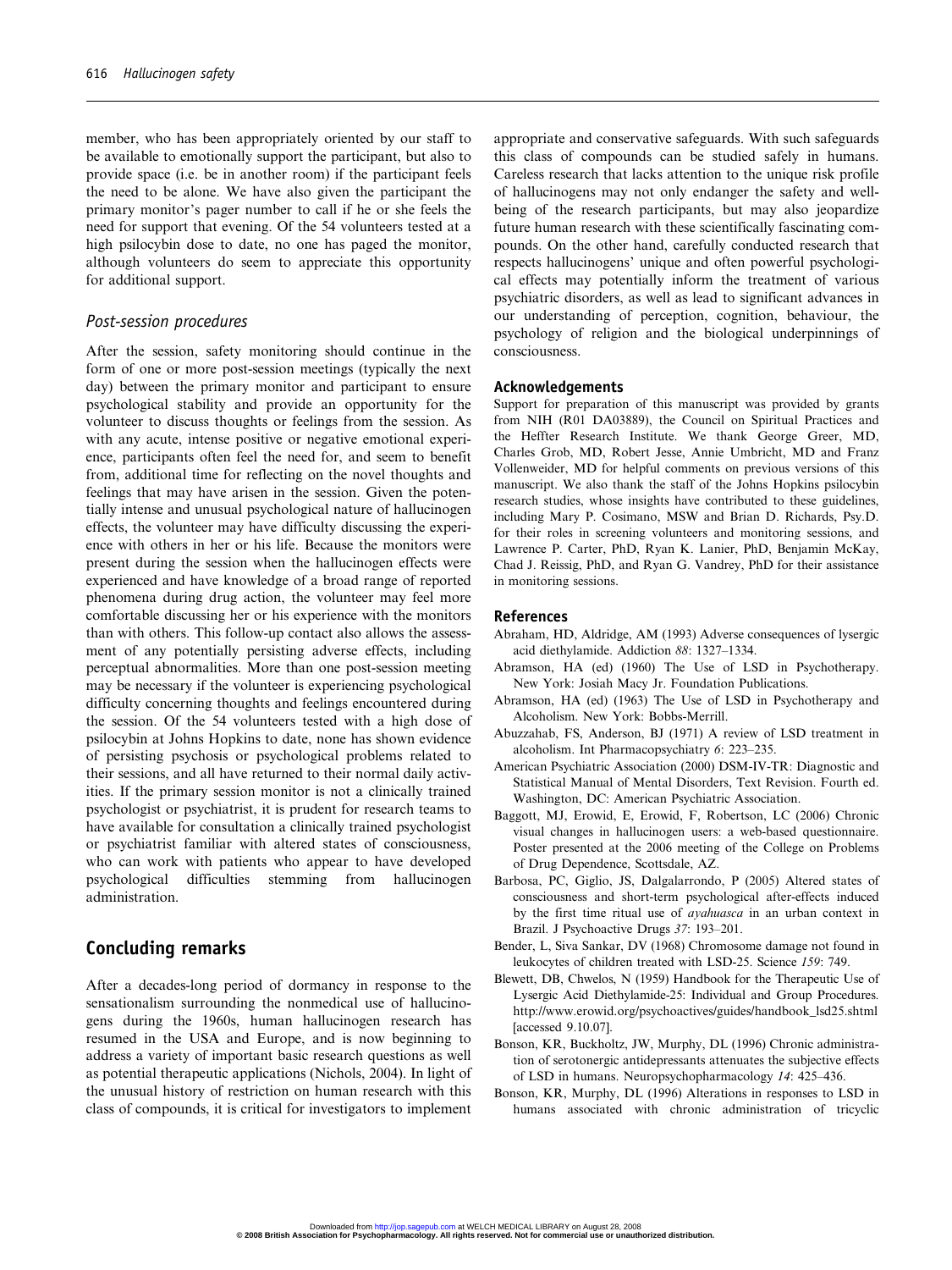antidepressants, monoamine oxidase inhibitors or lithium. Behav Brain Res 73: 229–233.

- Buchanan, RW, Carpenter, WT (2005) Concept of Schizophrenia. In: Sadock, RJ, Sadock, VA (eds), Kaplan and Sadock's Comprehensive Textbook of Psychiatry, vol. 1, eighth ed. Philadelphia: Lippincott, William, Wilkins, pp. 1329–1345.
- Callaway, JC, Grob, CS (1998) Ayahuasca preparations and serotonin reuptake inhibitors: a potential combination for severe adverse interactions. J Psychoactive Drugs 30: 367–369.
- Carter, OL, Burr, DC, Pettigrew, JD, Wallis, GM, Hasler, F, Vollenweider, FX (2005a) Using psilocybin to investigate the relationship between attention, working memory, and the serotonin 1A and 2A receptors. J Cogn Neurosci 17: 1497–1508.
- Carter, OL, Pettigrew, JD, Burr, DC, Alais, D, Hasler, F, Vollenweider, FX (2004) Psilocybin impairs high-level but not low-level motion perception. Neuroreport 15: 1947–1951.
- Charney, DS, Mihic, SJ, Harris, RA (2006) Hypnotics and sedatives. In: Brunton, LL, Lazo, JS, Parker, KL (eds), Goodman & Gilman's The Pharmacological Basis of Therapeutics, eleventh edition. New York: McGraw-Hill, pp. 401–427.
- Chwelos, N, Blewett, DB, Smith, CM, Hoffer, A (1959) Use of dlysergic acid diethylamide in the treatment of alcoholism. Quart, J Stud Alcohol 20: 577–590.
- Cohen, MM, Hirschhorn, K, Frosch, WA (1967a) In vivo in vitro chromosomal damage induced by LSD-25. N Engl J Med 277: 1043–1049.
- Cohen, MM, Marinello, MJ, Back, N (1967b) Chromosomal damage in human leukocytes induced by lysergic acid diethylamide. Science 155: 1417–1419.
- Cohen, S (1960) Lysergic acid diethylamide: side effects and complications. J Nerv Ment Dis 130: 30–40.
- Cohen, S (1965) LSD and the anguish of dying. Harpers Mag 231: 69–78.
- Cohen, S, Ditman, KS (1962) Complications associated with lysergic acid diethylamid (LSD-25). JAMA 181: 161–162.
- Council on Spiritual Practices (2001) Code of ethics for spiritual guides (appendix B). In: Roberts, TB (ed), Psychoactive Sacramentals: Essays on Entheogens and Religion. San Francisco: Council on Spiritual Practices, pp. 250–251.
- Crochet, R, Sandison, R, Walk, A (eds) (1963) Hallucinogenic Drugs and Their Psychotherapeutic Use. Springfield, IL: Thomas.
- Dishotsky, NI, Loughman, WD, Mogar, RE, Lipscomb, WR (1971) LSD and genetic damage. Is LSD chromosome damaging, carcinogenic, mutagenic, or teratogenic. Science 172: 431–440.
- Dittrich, A (1993) Psychological aspects of altered states of consciousness of the LSD type: measurement of their basic dimensions and prediction of individual differences. In: Pletscher, A, Ladewig, D (eds), Fifty years of LSD Concurrent status and perspectives of hallucinogens. New York: Parthenon, pp. 101-118.
- Dobkin de Rios, M, Grob, CS, Baker, JR (2002) Hallucinogens and redemption. J Psychoactive Drugs 34: 239–248.
- Doblin, R (1991) Pahnke's "Good Friday Experiment": a long-term follow-up and methodological critique. J Transpers Psychol 23: 1–28.
- Fabing, HD (1955) New blocking agent against the development of LSD-25 psychosis. Science 121: 208–210.
- Fantegrossi, WE, Woods, JH, Winger, G (2004) Transient reinforcing effects of phenylisopropylamine and indolealkylamine hallucinogens in rhesus monkeys. Behav Pharmacol 15: 149–157.
- Fiorella, D, Helsley, S, Rabin, RA, Winter, JC (1996) Potentiation of LSD-induced stimulus control by fluoxetine in the rat. Life Sci 59: PL283–PL287.
- First, MB, Spitzer, RL, Gibbon, M, Williams, JBW (2001) Structured clinical interview for DSM-IV-TR Axis 1 Disorders Research Version Patient Edition (SCID-I/P) Biometrics Research. New York: New York State Psychiatric Institute.
- Fischman, MW, Johanson, CE (1998) Ethical and practical issues involved in behavioral pharmacology research that administers drugs of abuse to human volunteers. Behav Pharmacol 9: 479–498.
- Frecska, E, Luna, LE (2006) The adverse effects of hallucinogens from intramural perspective. Neuropsychopharmacol Hung 8: 189–200.
- Funderburk, FR, Griffiths, RR, McLeod, DR, Bigelow, GE, Mackenzie, A, Liebson, IA, et al. (1988) Relative abuse liability of lorazepam and diazepam: an evaluation in 'recreational' drug users. Drug Alcohol Depend 22: 215–222.
- Gable, RS (1993) Toward a comparative overview of dependence potential and acute toxicity of psychoactive substances used nonmedically. Am JDrug Alcohol Abuse 19: 263–281.
- Gable, RS (2004) Comparison of acute lethal toxicity of commonly abused psychoactive substances. Addiction 99: 686–696.
- Glennon, RA, Titeler, M, McKenney, JD (1984) Evidence for 5-HT2 involvement in the mechanism of action of hallucinogenic agents. Life Sci 35: 2505–2511.
- Gonzales, VO Centro Espirita Beneficiente União do Vegetal 546 US (2006). US Supreme Court, no 04–1084, decided 21 February 2006.
- González-Maeso, J, Weisstaub, NV, Zhou, M, Chan, P, Ivic, L, Ang, R, et al. (2007) Hallucinogens recruit specific cortical 5-HT(2A) receptor-mediated signaling pathways to affect behavior. Neuron 53: 439–452.
- Gouzoulis-Mayfrank, E, Heekeren, K, Neukirch, A, Stoll, M, Stock, C, Daumann, J, et al. (2006) Inhibition of return in the human  $5HT<sub>2A</sub>$  agonist and NMDA antagonist model of psychosis. Neuropsychopharmacology 31: 431–441.
- Gouzoulis-Mayfrank, E, Heekeren, K, Neukirch, A, Stoll, M, Stock, C, Obradovic, M, et al. (2005) Psychological effects of (S) ketamine and N,N-dimethyltryptamine (DMT): a double-blind, cross-over study in healthy volunteers. Pharmacopsychiatry 38: 301–311.
- Gouzoulis-Mayfrank, E, Heekeren, K, Thelen, B, Lindenblatt, H, Kovar, KA, Sass, H, et al. (1998a) Effects of the hallucinogen psilocybin on habituation and prepulse inhibition of the startle reflex in humans. Behav Pharmacol 9: 561–566.
- Gouzoulis-Mayfrank, E, Schneider, F, Friedrich, J, Spitzer, M, Thelen, B, Sass, H (1998b) Methodological issues of human experimental research with hallucinogens. Pharmacopsychiatry 31: 114–118.
- Gouzoulis-Mayfrank, E, Thelen, B, Habermeyer, E, Kunert, HJ, Kovar, KA, Lindenblatt, H, et al. (1999) Psychopathological, neuroendocrine and autonomic effects of 3,4-methylenedioxyethyl amphetamine (MDE), psilocybin and d-methamphetamine in healthy volunteers Results of an experimental double-blind placebo-controlled study. Psychopharmacology (Berl) 142: 41–50.
- Gouzoulis-Mayfrank, E, Thelen, B, Maier, S, Heekeren, K, Kovar, KA, Sass, H, et al. (2002) Effects of the hallucinogen psilocybin on covert orienting of visual attention in humans. Neuropsychobiology 45: 205–212.
- Greenblatt, DJ, Shader, RI (1985) Clinical pharmacokinetics of the benzodiazepines. In: Smith, DE, Wesson, DR (eds), The Benzodiazepines: Current Standards for Medical Practice. Lancaster, PA: MTP Press, pp. 43–58.
- Griffiths, RR, Bigelow, GE, Henningfield, JE (1980) Similarities in animal and human drug-taking behavior. Adv Subst Abuse 1: 1–90.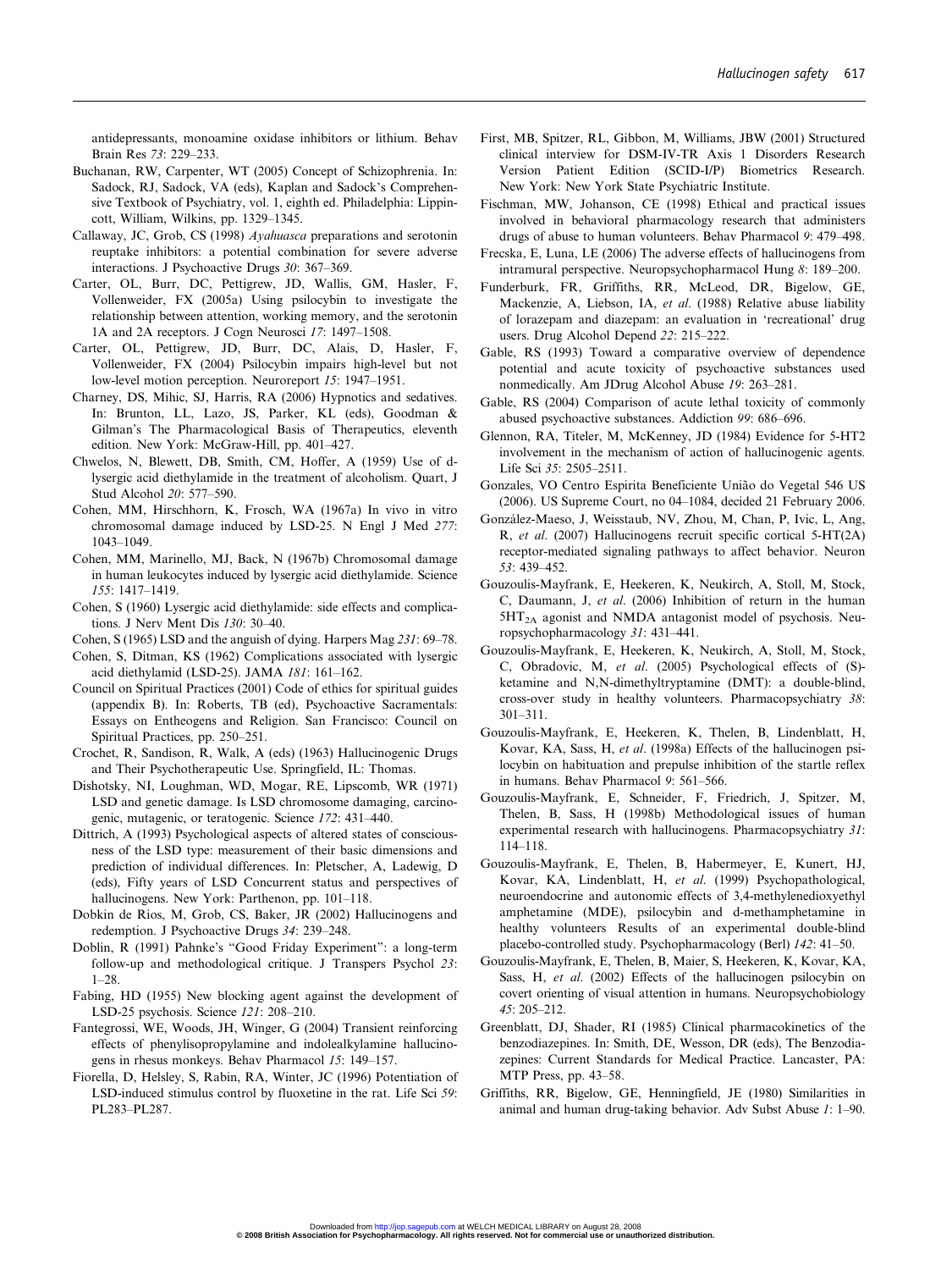- Griffiths, RR, Richards, WA, McCann, U, Jesse, R (2006) Psilocybin can occasion mystical-type experiences having substantial and sustained personal meaning and spiritual significance. Psychopharmacology 187: 268–283.
- Grinspoon, L, Bakalar, JB (1979) Psychedelic Drugs Reconsidered. New York: Basic Books.
- Grob, CS (2005) Psilocybin research with advanced-stage cancer patients. Multidisciplinary Association for Psychedelic Studies (MAPS) Bulletin  $15(3)$ : 8.
- Grob, CS, Greer, GR, Mangini, M (1998) Hallucinogens at the turn of the century: an introduction. J Psychoactive Drugs 30: 315–319.
- Grob, CS, McKenna, DJ, Callaway, JC, Brito, GS, Neves, ES, Oberlaender, G, et al. (1996) Human psychopharmacology of hoasca, a plant hallucinogen used in ritual context in Brazil. J Nerv Ment Dis 184: 86–94.
- Grof, S (1977) Perinatal roots of wars, totalitarianism, and revolutions: observations from LSD research. J Psychohist 4: 269–308.
- Grof, S (1980) LSD Psychotherapy. Pomona, CA: Hunter House.
- Grof, S, Goodman, LE, Richards, WA, Kurland, AA (1973) LSDassisted psychotherapy in patients with terminal cancer. Int Pharmacopsychiatry 8: 129–144.
- Grof, S, Halifax, J (1977) The Human Encounter with Death. New York: EP Dutton.
- Gutstein, HB, Akil, H (2006) Opioid analgesics. In: Brunton, LL, Lazo, JS, Parker, KL (eds), Goodman & Gilman's The Pharmacological Basis of Therapeutics, eleventh ed. New York: McGraw-Hill, pp. 547–590.
- Halpern, JH (1996) The use of hallucinogens in the treatment of addiction. Addict Res 4: 177–189.
- Halpern, JH, Pope, HG (1999) Do hallucinogens cause residual neuropsychological toxicity. Drug Alcohol Depend 53: 247–256.
- Halpern, JH, Pope, HG (2003) Hallucinogen persisting perception disorder: what do we know after 50 years. Drug Alcohol Depend 69: 109–119.
- Halpern, JH, Sherwood, AR, Hudson, JI, Yurgelun-Todd, D, Pope, HG (2005) Psychological and cognitive effects of long-term peyote use among Native Americans. Biol Psychiatry 58: 624–631.
- Harner, MJ (1962) Jivaro Souls. Am Anthropol 64: 258–272.
- Harner, MJ (1968) The sound of rushing water. Natural History Magazine, 77: 28–33, 60–61.
- Harvard Mental Health Letter (2006) Reviving the study of hallucinogens (editorial). Harv Ment Health Lett 23: 5.
- Hasler, F, Bourquin, D, Brenneisen, R, Bär, T, Vollenweider, FX (1997) Determination of psilocin and 4-hydroxyindole-3-acetic acid in plasma by HPLC-ECD and pharmacokinetic profiles of oral and intravenous psilocybin in man. Pharm Acta Helv 72: 175–184.
- Hasler, F, Bourquin, D, Brenneisen, R, Vollenweider, FX (2002) Renal excretion profiles of psilocin following oral administration of psilocybin: a controlled study in man. J Pharm Biomed Anal 30: 331–339.
- Hasler, F, Grimberg, U, Benz, MA, Huber, T, Vollenweider, FX (2004) Acute psychological and physiological effects of psilocybin in healthy humans: a double-blind, placebo-controlled dose-effect study. Psychopharmacology 172: 145–156.
- Hidalgo, WT (1960) Estudio comparativo psicofisiologico de la mescalina, dietilamida del acido D-lisérgico y psilocybina. Acta Med Venez 8: 56–62.
- Hoch, PH, Pennes, HH, Cattell, JP (1953) Psychoses produced by administration of drugs. Res Publ Assoc Res Nerv Ment Dis 32: 287–296.
- Hoffer, A, Callbeck, MJ (1960) Drug-induced schizophrenia. J Ment Sci 106: 138–159.
- Hollister, LE (1961) Clinical, biochemical and psychologic effects of psilocybin. Arch Int Pharmacodyn Ther 130: 42–52.
- Hollister, LE, Hartman, AM (1962) Mescaline, lysergic acid diethylamide and psilocybin: comparison of clinical syndromes, effects on color perception and biochemical measures. Compr Psychiatry 3: 235–241.
- Hollister, LE, Shelton, J, Krieger, G (1969) A controlled comparison of lysergic acid diethylamide (LSD) and dextroamphetamine in alcoholics. Am J Psychiatry 125: 1352–1357.
- Irwin, S, Egozcue, J (1967) Chromosomal abnormalities in leukocytes from LSD-25 user. Science 157: 313–314.
- Isbell, H (1959) Comparison of the reactions induced by psilocybin and LSD-25 in man. Psychopharmacologia 1: 29–38.
- Kast, E (1967) Attenuation of anticipation: a therapeutic use of lysergic acid diethylamide. Psychiatr Q 41: 646–657.
- Kast, EC, Collins, VJ (1964) Lysergic acid diethylamide as an analgesic agent. Anesth Analg 43: 285–291.
- Keeler, MH, Reifler, CB (1967) Suicide during an LSD reaction. Am J Psychiatry 123: 884–885.
- Kuramochi, H, Takahashi, R (1964) Psychopathology of LSD intoxication; Study of experimental psychosis induced by LSD-25: description of LSD symptoms in normal oriental subjects. Arch Gen Psychiatry 11: 151–161.
- Kurland, AA (1985) LSD in the supportive care of the terminally ill cancer patient. J Psychoactive Drugs 17: 279–290.
- Kurland, A, Savage, C, Pahnke, WN, Grof, S, Olsson, JE (1971) LSD in the treatment of alcoholics. Pharmakopsychiatr Neuropsychopharmakol 4: 83–94.
- Kurland, AA, Grof, S, Pahnke, WN, Goodman, LE (1973) Psychedelic drug assisted psychotherapy. In: Goldberg, IK, Malitz, S, Kutscher, AH (eds), Patients With Terminal Cancer Psychotheramacological Agents for the Terminally Ill and Bereaved. New York: Columbia University Press, pp. 86–133.
- Kurland, AA, Pahnke, WN, Unger, S, Savage, C, Goodman, E (1969) Psychedelic psychotherapy (LSD) in the treatment of the patient with a malignancy. In: Cerletti, A, Bove, FJ (eds), The Present Status of Psychotropic Drugs: Pharmacological and Clinical Aspects. Amsterdam, Holland: Excerpta Medica, pp. 432–434.
- Lancet (2006) Reviving research into psychedelic drugs (editorial). Lancet 367: 1214.
- Leary, T (1964) The religious experience: Its production and interpretation. Psychedelic Rev 1: 324–346.
- Leary, T, Litwin, GH, Metzner, R (1963) Reactions to psilocybin administered in a supportive environment. J Nerv Ment Dis 137: 561–573.
- Leary, T, Metzner, R, Alpert, R (1964) The Psychedelic Experience: A Manual Based on the Tibetan Book of the Dead. New York: Citadel Press.
- Lee, MA, Shlain, B (1992) Acid dreams: The Complete Social History of LSD: The CIA, the Sixties, and Beyond, Revised Edition. New York: Grove Press.
- Lerner, AG, Gelkopf, M, Skladman, I, Oyffe, I, Finkel, B, Sigal, M, et al. (2002) Flashback and hallucinogen persisting perception disorder: clinical aspects and pharmacological treatment approach. Isr JPsychiatry Relat Sci 39: 92–99.
- Leuner, H (1962) Die Experimentelle Psychose. Berlin: Springer.
- Long, SY (1972) Does LSD induce chromosomal damage and malformations? a review of the literature. Teratology 6: 75–90.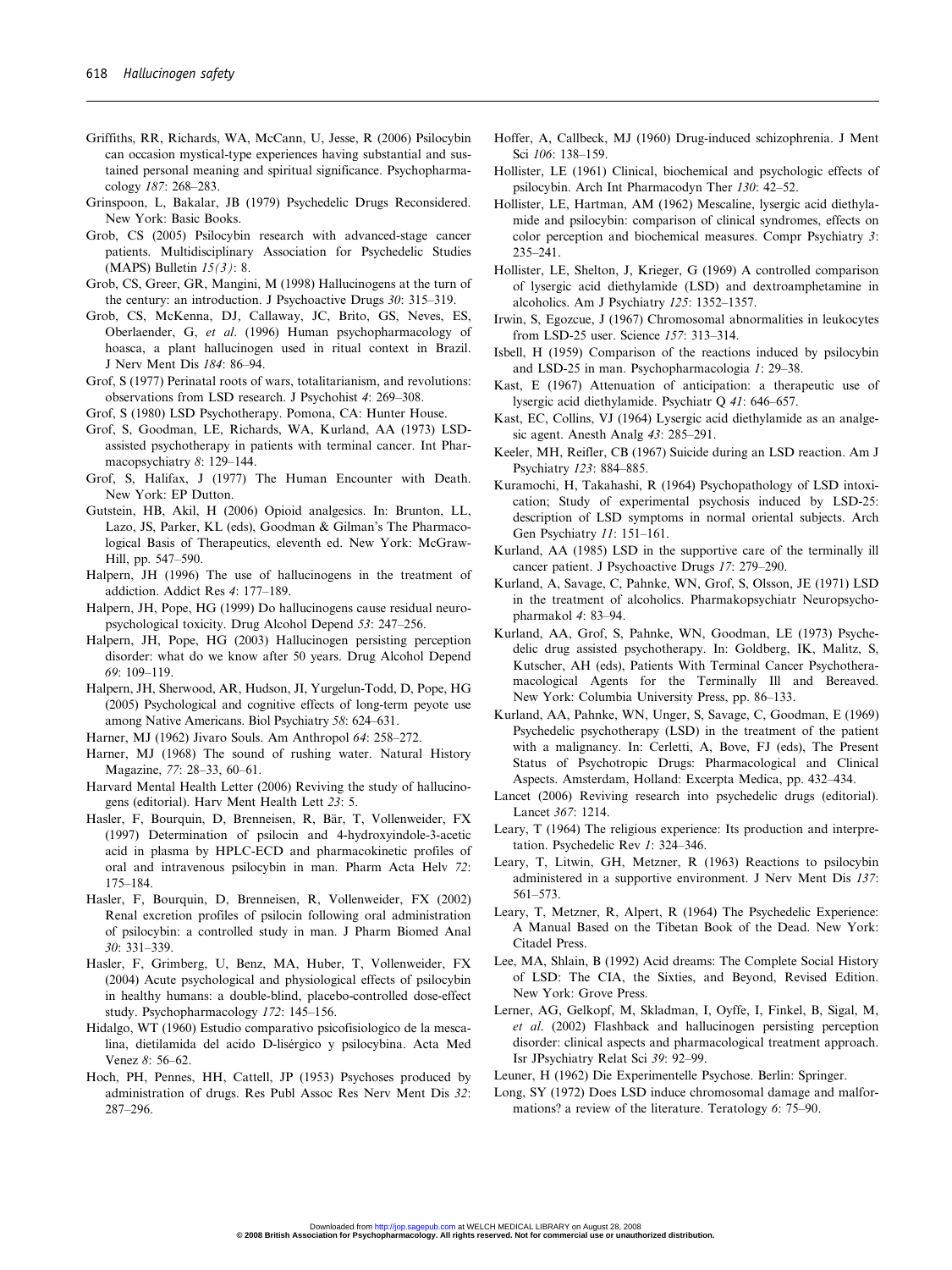- Lowy, B (1971) New records of mushroom stones from Guatemala. Mycologia 63: 983–993.
- Ludwig, A, Levine, J, Stark, L, Lazar, R (1969) A clinical study of LSD treatment in alcoholism. Am J Psychiatry 126: 59–69.
- Malitz, S, Esecover, H, Wilkens, B, Hoch, H (1960) Some observations on psilocybin: a new hallucinogen in volunteer subjects. Compr Psychiatry 1: 8-17.
- Mangini, M (1998) Treatment of alcoholism using psychedelic drugs: a review of the program of research. J Psychoactive Drugs 30: 381–418.
- Masters, REL, Houston, J (1966) The Varieties of Psychedelic Experience. New York: Holt, Rinehart & Winston.
- McCabe, OL (1977) Psychedelic drug crises: toxicity and therapeutics. J Psychedelic Drugs 9: 107–121.
- McGlothlin, WH, Arnold, DO (1971) LSD revisited A ten-year followup of medical LSD use. Arch Gen Psychiatry 24: 35–49.
- Metzner, R (1985) Forward. In: Adamson, S (ed). Through the Gateway of the Heart: Accounts of Experiences with MDMA and other Empathogenic Substances. San Francisco: Four Trees Press.
- Metzner, R (2004) Introduction: visionary mushrooms of the Americas. In: Metzner, R, Darling, DC (eds), Teonanácatl: Sacred Mushroom of Visions. El Verano, CA: Four Trees Press, pp. 1–48.
- Metzner, R, Litwin, G, Weil, G (1965) The relation of expectation and mood to psilocybin reactions: a questionnaire study. Psychedelic Rev 5: 3–39.
- Middlefell, R (1967) The effects of LSD on body sway suggestibility in a group of hospital patients. Br J Psychiatry 113: 277–280.
- Mogar, RE, Aldrich, RW (1969) The use of psychedelic agents with autistic schizophrenic children. Psychedelic Rev 10: 5–13.
- Moreno, FA, Wiegand, CB, Taitano, EK, Delgado, PL (2006) Safety, tolerability, and efficacy of psilocybin in 9 patients with obsessivecompulsive disorder. J Clin Psychiatry 67: 1735–1740.
- Morris, K (2006) Hallucinogen research inspires "neurotheology". Lancet Neurol 5: 732.
- Moss, EL, Dobson, KS (2006) Psychology, spirituality, and end-of-life care: an ethical integration? Can Psychol 47: 284–299.
- National Institute on Drug Abuse (2001) Hallucinogens and dissociative drugs. National Institute on Drug Abuse, Research Report Series NIH Publication No 01-4209.
- National Institute on Drug Abuse (2006) LSD, NIDA Infofacts. Rockville, MD: National Institute on Drug Abuse.
- Nichols, DE (2004) Hallucinogens. Pharmacol Ther 101: 131–181.
- Nichols, DE, Hoffman, AJ, Oberlender, RA, Jacob, P, Shulgin, AT (1986) Derivatives of 1-(1,3-benzodioxol-5-yl)-2-butanamine: representatives of a novel therapeutic class. J Med Chem 29: 2009–2015.
- Novak, SJ (1997) LSD before Leary: Sidney Cohen's critique of 1950s psychedelic drug research. Isis 88: 87–110.
- Ott, J (1996) Pharmacotheon: Entheogenic Drugs, their Plant Sources and History. Kennewick, WA: Natural Products Co.
- O'Brien, CP (2006) Drug addiction and drug abuse. In: Brunton, LL, Lazo, JS, Parker, KL (eds), Goodman & Gilman's The Pharmacological Basis of Therapeutics, eleventh ed. New York: McGraw-Hill, pp. 607–627.
- Pahnke, W (1963) Drugs and mysticism: an analysis of the relationship between psychedelic drugs and the mystical consciousness. Thesis presented to the President and Fellows of Harvard University for the PhD in Religion and Society.
- Pahnke, WN (1969) Psychedelic drugs and mystical experience. Int Psychiatry Clin 5: 149–162.
- Pahnke, WN, Kurland, AA, Goodman, LE, Richards, WA (1969) LSD-assisted psychotherapy with terminal cancer patients. In:

Hicks, RE, Fink, PJ (eds), Psychedelic Drugs: Proceedings of a Hahnemann Medical College and Hospital Symposium. New York: Grune & Stratton, pp. 33–42.

- Passie, T, Seifert, J, Schneider, U, Emrich, HM (2000) The pharmacology of psilocybin. Addict Biol 7: 357–364.
- Patel, JK, Pinals, DA, Breier, A (2003) Schizophrenia and other psychoses. In: Tasman, A, Kay, J, Lieberman, JA (eds), Psychiatry, Vol. 2. Second ed. New Jersey: John Wiley & Sons, Ltd, pp. 1131–1206.
- Poling, A, Bryceland, J (1979) Voluntary drug self-administration by nonhumans: a review. J Psychedelic Drugs 11: 185–190.
- Reitman, J, Vasilakis, A (2004) The lost freshman. Rolling Stone Magazine, 944: 62–66.
- Reynolds, PC, Jindrich, EJ (1985) A mescaline associated fatality. J Anal Toxicol 9: 183–184.
- Rhead, JC (1977) The use of psychedelic drugs in the treatment of severely disturbed children: a review. J Psychedelic Drugs 9: 93–101.
- Riba, J, Rodriguez-Fornells, A, Urbano, G, Morte, A, Antonijoan, R, Montero, M, et al. (2001) Subjective effects and tolerability of the South American psychoactive beverage Ayahuasca in healthy volunteers. Psychopharmacology 154: 85–95.
- Richards, WA (1980) Psychedelic Drug-assisted psychotherapy with persons suffering from terminal cancer. J Altered States Conscious 5: 309–319.
- Richards, WA (2003) Entheogens in the study of mystical and archetypal experiences: Research in the Social Scientific Study of Religion. Brill 13: 143–155.
- Richards, WA (2005) Entheogens in the study of religious experiences: current status. J Religion Health 44: 377–389.
- Richards, WA, Grof, S, Goodman, LE, Kurland, AA (1972) LSD-Assisted psychotherapy and the human encounter with death. J Transpers Psychol 4: 121–150.
- Richards, WA, Rhead, JC, DiLeo, FB, Yensen, R, Kurland, AA (1977) The peak experience variable in DPT-assisted psychotherapy with cancer patients. J Psychedelic Drugs 9: 1–10.
- Richards, WA, Rhead, JC, Grof, S, Goodman, LE, Di Leo, F, Rush, L (1979) DPT as an adjunct in brief psychotherapy with cancer patients. Omega 10: 9–26.
- Rinkel, M, Atwell, CR, DiMascio, A, Brown, J (1960) Experimental Psychiatry, VPsilocybine: A New Psychotogenic Drug. N Engl J Med 262: 295–299.
- Roberts, TB, Jesse, RN (1997) Recollections of the Good Friday Experiment: an interview with Huston Smith. J Transpers Psychol 29: 99–104.
- Ruck, CA, Bigwood, J, Staples, D, Ott, J, Wasson, RG (1979) Entheogens. J Psychedelic Drugs 11: 145–146.
- Rümmele, W, Gnirss, F (1961) Untersuchungen mit Psilocybin, ein psychotropen Substanz aus Psilocybe Mexicana. Schweiz Arch Neurol Neurochir Psychiatr 87: 365–385.
- Savage, C, McCabe, OL (1973) Residential psychedelic (LSD) therapy for the narcotic addict: a controlled study. Arch Gen Psychiatry 28: 808–814.
- Schultes, RE (1969) Hallucinogens of plant origin. Science 163: 245–254.
- Schultes, RE, Hoffman, A, Rätsch, C (2001) Plants of the Gods: Their Sacred, Healing, and Hallucinogenic Powers, Revised Edition. Rochester, VT: Healing Arts Press.
- Sessa, B (2005) Can psychedelics have a role in psychiatry once again. Br J Psychiatry 186: 457–458.